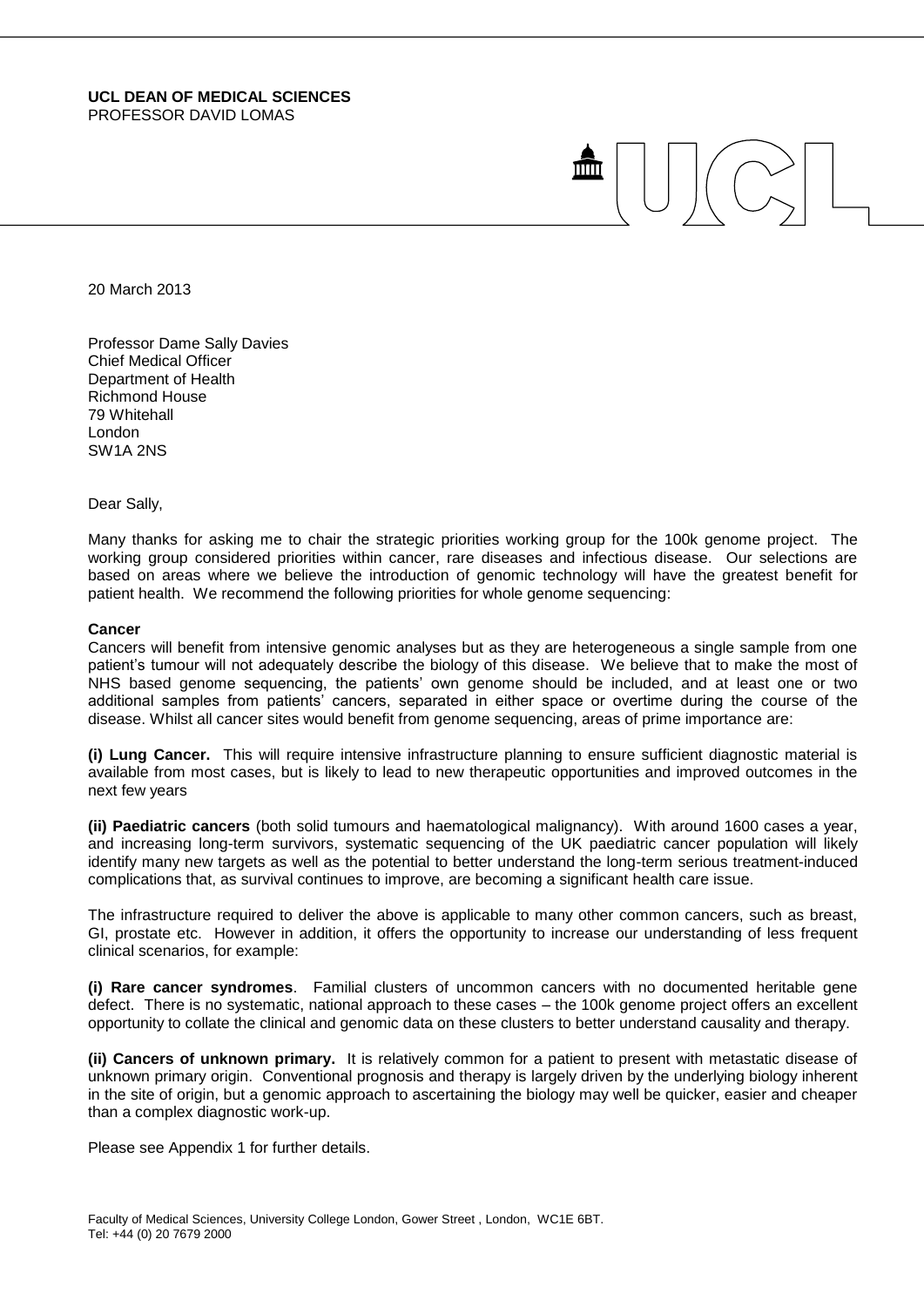# **Rare diseases**

The implementation of whole genome sequencing within the NHS presents an exciting opportunity to deliver more comprehensive genetic diagnostic testing for rare diseases which affect ~6% of the population, many of which remain undiagnosed or imprecisely diagnosed with current diagnostic methods. This will improve the quality of NHS diagnostic services and may reduce costs by avoiding step-wise testing. Initially, whole genome sequencing should be applied in conjunction with current NHS diagnostic approaches until the specificity and sensitivity of the methods have been established. However it is envisaged that the findings from whole genome sequencing will drive new approaches to the routine use of next generation sequencing technologies. Patients should be carefully selected for whole genome sequencing based on the likelihood of making a genetic diagnosis and the associated clinical benefits. Consent for the analysis of specific regions of the genome, with reporting initially restricted to variants relevant to the patient's clinical phenotype, will partly address some of the ethical and technical challenges. Data sharing of novel variants identified within the whole genome data, linked to phenotypic information, will enhance the interpretation of current and new NHS diagnostic tests. The high diagnostic yield for rare diseases will establish proof-of-principle for an NHS-wide genomic data platform and yield immediate clinical benefits for many patients.

Please see Appendix 2 for further details.

#### **Infectious disease**

Human immunodeficiency virus, hepatitis C virus and tuberculosis have been prioritised for whole genome sequencing on the grounds of importance to human health, the strong clinical need for microbial sequencing, the availability of existing knowledge and/or infrastructure relating to microbial sequencing, and feasibility of implementation within a short timeframe. Whole genome sequencing of these pathogens will detect genes associated with resistance to antimicrobial drugs, and this information can be used to stratify therapy for individual patients. Effective therapy of individuals would be predicted to reduce the risk of spread of resistant strains. Additional public health benefit will arise from analyses of sequence data for the purposes of local and national surveillance and outbreak investigation. This will establish an infrastructure that can be applied to a much wider range of pathogens in the longer term.

Please see Appendix 3 for further details

Finally I would like to thank all members of the 'Strategic Priorities' group for all their hard work on this project. They are listed in Appendix 4 and have offered to help with implementing the proposals if that would be of assistance.

Very best wishes

 $+$ 

**Prof David Lomas PhD ScD FHEA FRCP FMedSci Chair, Strategic Priorities Working Group**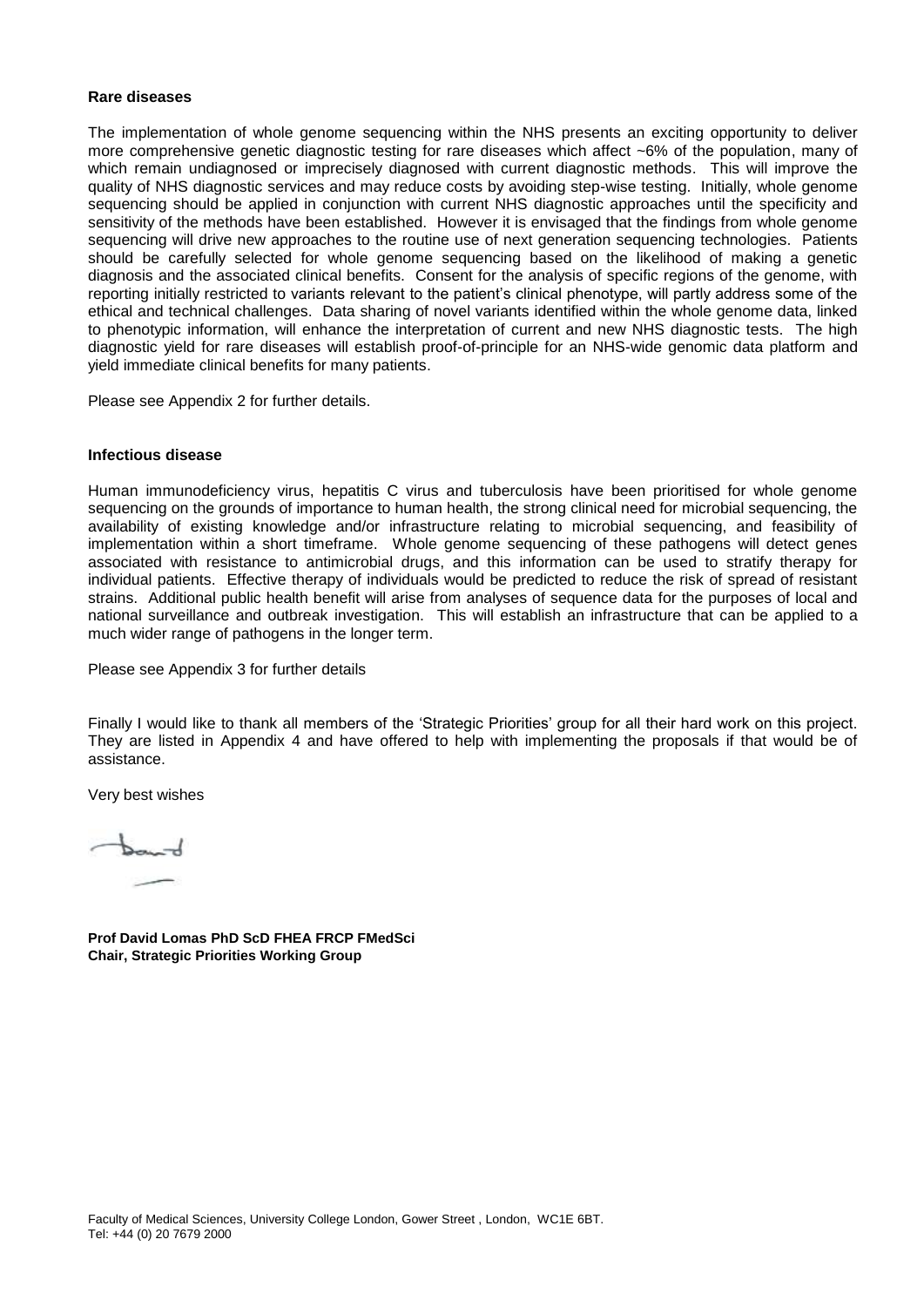# **Appendix 1. Strategic Priorities in Cancer**

#### **Executive summary**

Cancers will benefit from intensive genomic analyses but as they are heterogeneous a single sample from one patient's tumour will not adequately describe the biology of this disease. We believe that to make the most of NHS based genome sequencing, the patients' own genome should be included, and at least one or two additional samples from patients' cancers, separated in either space or overtime during the course of the disease. Whilst all cancer sites would benefit from genome sequencing, areas of prime importance are:

# **Lung Cancer**

This will require intensive infrastructure planning to ensure sufficient diagnostic material is available from most cases, but is likely to lead to new therapeutic opportunities and improved outcomes in the next few years

## **Paediatric cancers (solid and haematological)**

With around 1600 cases a year, and increasing long-term survivors, systematic sequencing of the UK paediatric cancer population will likely identify many new targets as well as the potential to better understand the long-term serious treatment-induced complications that, as survival continues to improve, are becoming a significant health care issue.

The infrastructure required to deliver the above is applicable to many other common cancers, such as breast, GI, prostate etc. However in addition, it offers the opportunity to increase our understanding of less frequent clinical scenarios, for example:

# **Rare cancer syndromes**

Familial clusters of uncommon cancers with no documented heritable gene defect. There is no systematic, national approach to these cases – the 100 000 genome project offers an excellent opportunity to collate the clinical and genomic data on these clusters to better understand causality and therapy.

#### **Cancers of unknown primary**

It is relatively common for a patient to present with metastatic disease of unknown primary origin. Conventional prognosis and therapy is largely driven by the underlying biology inherent in the site of origin, but a genomic approach to ascertaining the biology may well be quicker, easier and cheaper than a complex diagnostic work-up.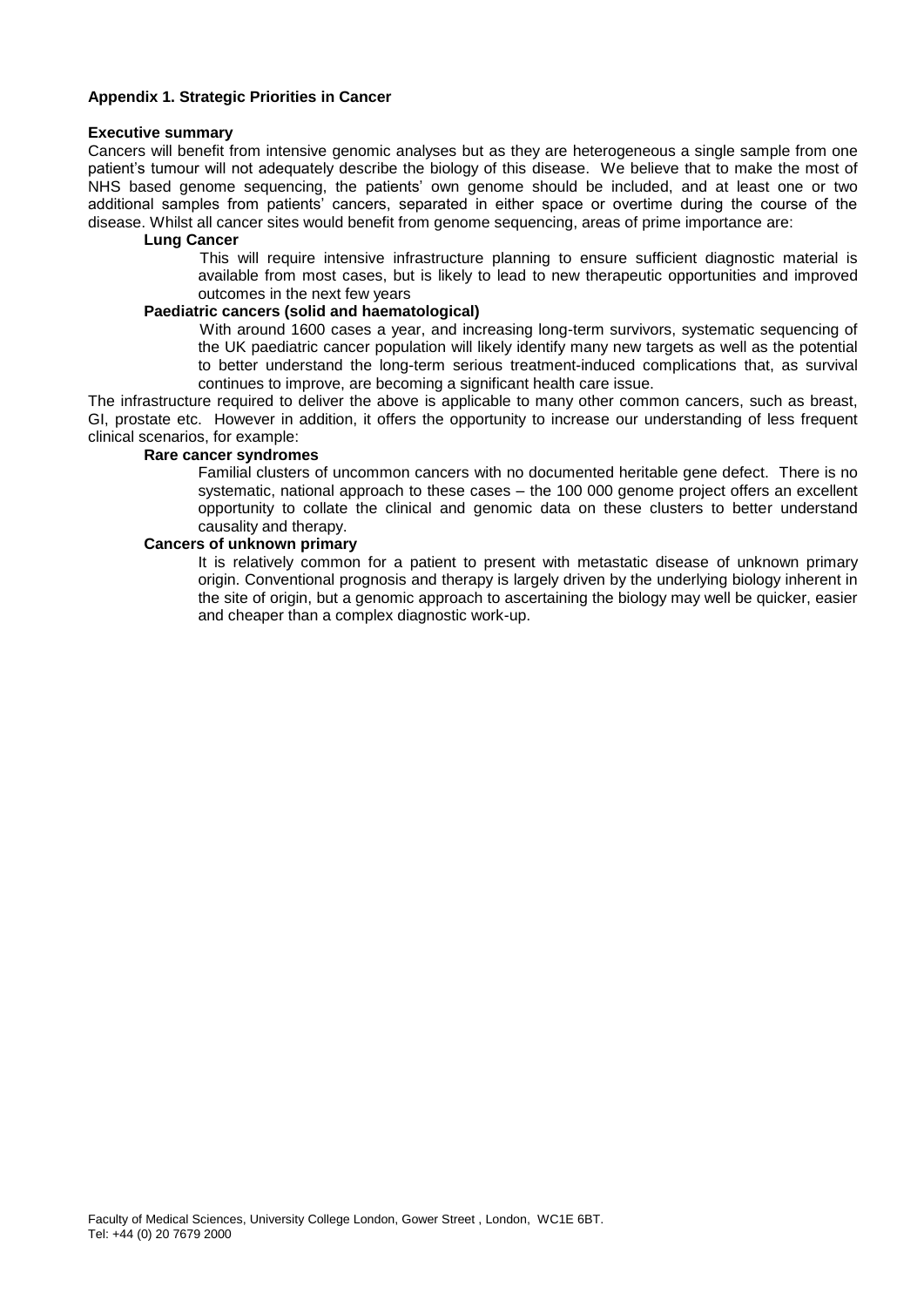## **Introduction**

From the perspective of cancer, the group welcomes this initiative, committing resources to explore and understand the genomic profiles of human cancer in the NHS.

Cancer is *par excellence* an example a disease of disordered genomes, and consequently ideal for a major investment in genome sequencing. However, since human cancers are rarely the consequence of a single mutation, a whole genome sequence of a single sample from each patient without linkage to other assays will be of limited benefit in the NHS over the next 5 years. The group therefore felt quite strongly that in addition to essential linkage to clinical data, consideration needs to be given to linking genomic analyses with protein level and/or function (whether by immunohistochemistry or other assays), and with other genome analyses in the same patient across time and space to explore the heterogeneity and genomic evolution within individual cancer cases. Ideally we would have at least three samples analysed per patient's cancer. We believe that such a broad approach will be necessary to resolve the issues around drug resistance, whilst at the same time offering pivotal data that will make the UK an attractive environment in which to test new anti-cancer therapies. It can be argued that although the costs of whole genome sequencing are falling, there remains the potential that sequencing a panel of a maximum of ~500 key cancers genes, rather than whole exome or genome, would deliver more immediately "actionable" genomic data for a greater number of patients for the same cost. However, the more fundamental understanding will be delivered by whole genome sequencing, and as the cost differential between targeted gene and whole genome sequencing falls, and the bioinformatics capability expands, the whole genome approach will offer unique insights into the full landscape of cancer genomics that may not be available through other programmes.

A further benefit of whole genome sequencing of cancers is that it will allow the derivation of a unique signature for each patient of chromosomal rearrangements that can be monitored non-invasively in blood samples over time. Whilst still a research area, there is a growing interest in applying genome sequencing to plasma DNA: searching in plasma DNA for chromosomal rearrangements known to be in the primary tumour could facilitate early detection of recurrent or progressive disease.

Mindful of the requirement that this investment in genome sequencing needs to lead to improved clinical outcomes over the next ~5 years, the group felt that there were two leading candidate areas for whole genome sequencing in clinical samples, a number of other key disease areas for subsequent development, and a couple of other small but important areas that could opportunistically benefit from the infrastructure required.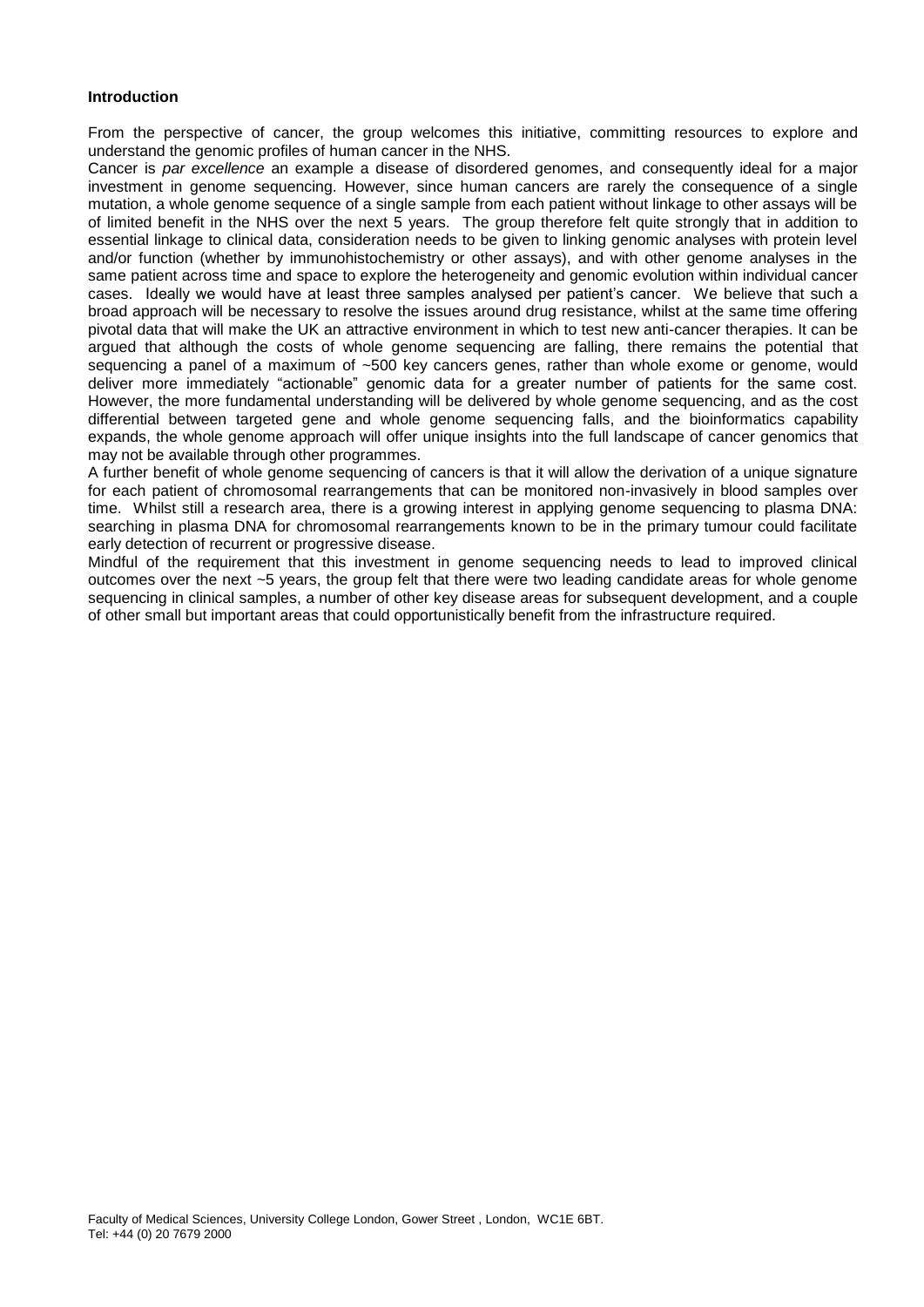# **Proposal for whole genome sequencing in childhood cancer (including haematological)**

Cancer is the number one cause of death from disease in children in the UK, with 1,600 new cases of childhood cancer, and 260 children under the age of 15 dying of the disease each year. This means that one in 600-700 young adults is now a childhood cancer survivor, with over 33,000 childhood cancer survivors in the UK.

Long-term consequences of childhood cancer and its treatment are significant. Life expectancy is dramatically reduced in survivors with an 11-fold higher mortality rate in UK childhood cancer survivors compared to controls (Reulen *et al* JAMA **304**:172, 2010); second cancers and cardiovascular events being the major causes of premature death. In addition, cancer survivors can also suffer significant long term chronic health and developmental problems, with significant personal, social and NHS burdens. Lifelong collection of follow-up data can be done via the NHS.

The future challenge in the management of childhood cancer is to maintain and continue to improve cure rates whilst at the same time reducing or eliminating treatment-induced mortality and morbidity. A stratified medicine approach is required both for optimal targeting of the cancer, and to understand individual patient risks for toxicity. Due to the short time frame over which childhood cancers develop, intra-patient tumour heterogeneity may be lower, and the number of driver lesions fewer, than in adult malignancies. Thus it is more likely that "actionable/driver" mutations will be identified that can be targeted with novel agents, benefitting from the Paediatric Investigational Plans (PIPs) within the EU drug regulatory framework, which will increase the opportunities for inward investment by the pharmaceutical industry as well as earlier access to novel agents for UK paediatric oncology patients.

In addition to the whole genome sequencing of tumour DNA from children with cancer, there is also a compelling case for sequencing host DNA as well. There is substantial inter-patient variability in treatment-induced mortality and morbidity, a component of which will be genetic. If it were possible to predict those individuals most at risk from acute and late normal tissue toxicity including secondary malignancies, it would be possible to modify treatment and follow-up protocols accordingly to improve outcomes with less resources. A second reason for undertaking whole genome studies on host DNA in children with cancer is that it may lead to the identification of hitherto unknown very rare or medium penetrance cancer predisposition genes.

The paediatric oncology community has for many years operated an effective network of around 20 treatment centres, with long-established collection procedures for tumour samples. Thus with only 1,600 new patients each year, it will be feasible to access and sequence both the tumour and host genomes for the vast majority of UK childhood cancer cases. Access to historical collections and childhood cancer survivors would also be relatively easy and would place the UK at the forefront of genomic information in paediatric cancers, and potential host genomic risks for secondary malignancies. Insights into host risk factors for both developing cancers, and toxicity from therapy, could then potentially be explored in a focussed manner in patients with adult solid tumours.

# **Lung cancer**

All solid cancers would benefit from the approach of systematic genome sequencing, but perhaps the disease with the greatest unmet need in this area is lung cancer. With just over 40 000 cases diagnosed each year in the UK, and 35,000 deaths per year, it is the single largest cause of cancer death. Treatments are only modestly effective, and although targeted treatments have recently become available, they are only applicable to 10-15% of the lung cancer population. As with paediatric cancers, genome analysis of both the host and the cancer would be informative, and exploration of the heterogeneity within cases would be important to direct therapy appropriately. In the short term, focussed sequencing of key (up to 500) cancer genes rather than whole exome/genome would, for the same cost, allow more patients to be analysed and thus be available for novel therapies in this devastating disease. However (*vide infra*) it is anticipated that the CRUK stratified Medicine programme will focus on this area, so we see the opportunity to complement the targeted sequencing with whole genome sequencing. Finally, lung cancers are often very heterogenous, so we would strongly advocate at least two samples being analysed at the initial presentation as well as any recurrent or relapsed disease that appears later.

Only a minority of lung cancer patients undergo resection, but such patients will be a mainstay of the target population as access to sufficient tissue is easier, and sadly many of these patients still relapse. In addition, we would want to target those patients with non-resectable disease, but at the current time, not every lung cancer patient has a tissue diagnosis, and amongst those who do, there is usually very limited material available for additional analyses. A national campaign would be needed to support this focus on lung cancer to ensure clinicians make greater efforts to obtain tissue diagnoses with sufficient material to allow genomic analyses to be done: this would be an important change in practice needed to underpin the programme.

It is important that the whole genome approach is developed as complementary to the CRUK stratified medicine programme. As the CRUK stratified medicine programme is developed, there will be a shift towards greater tissue access which is necessary for any degree of gene sequencing. Whole genome sequencing of germline and sequential tumour samples will offer insights into tumour evolution which will give rise to new therapeutic opportunities. These same genome sequencing technologies will also enable targeted gene screens of cancer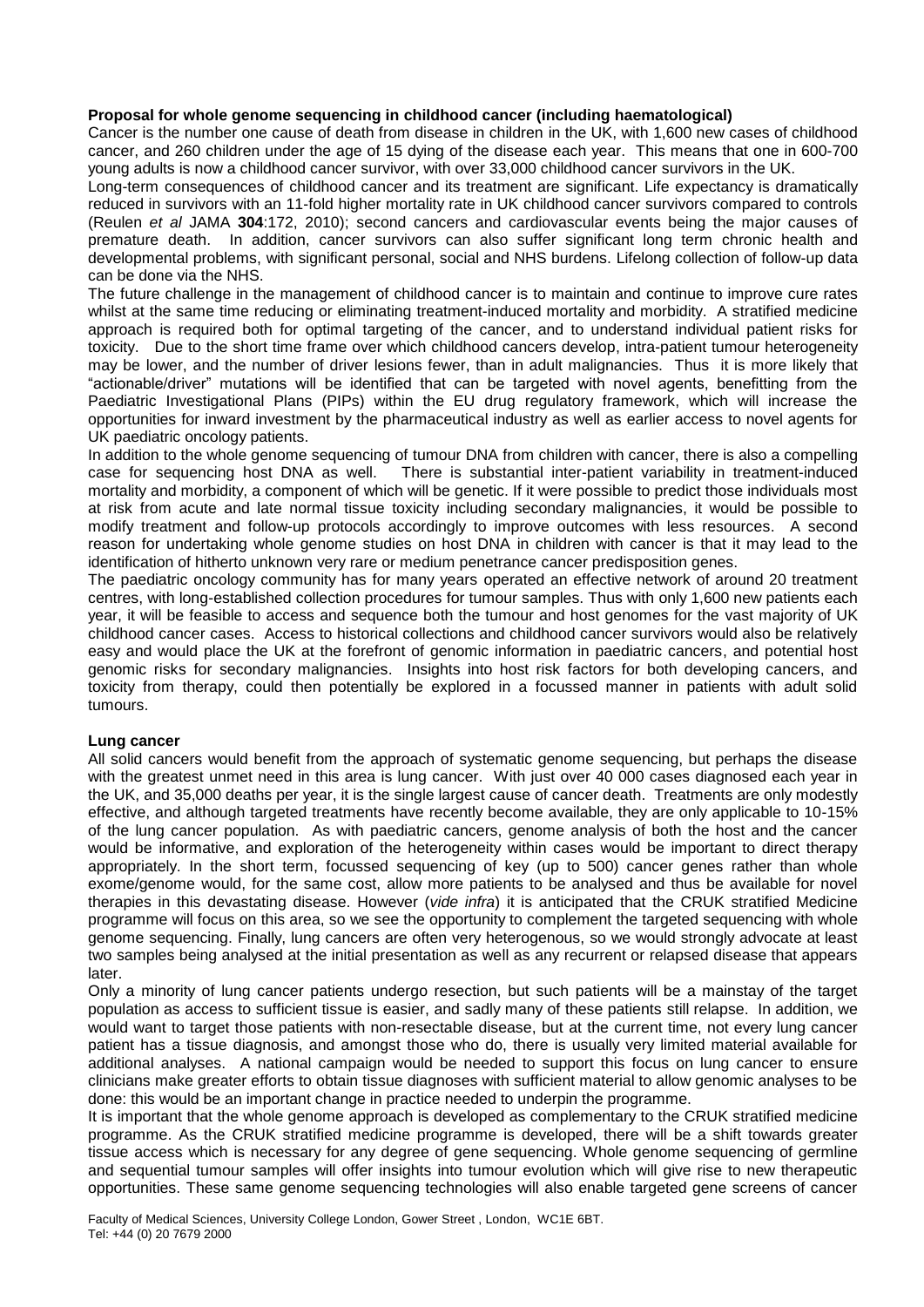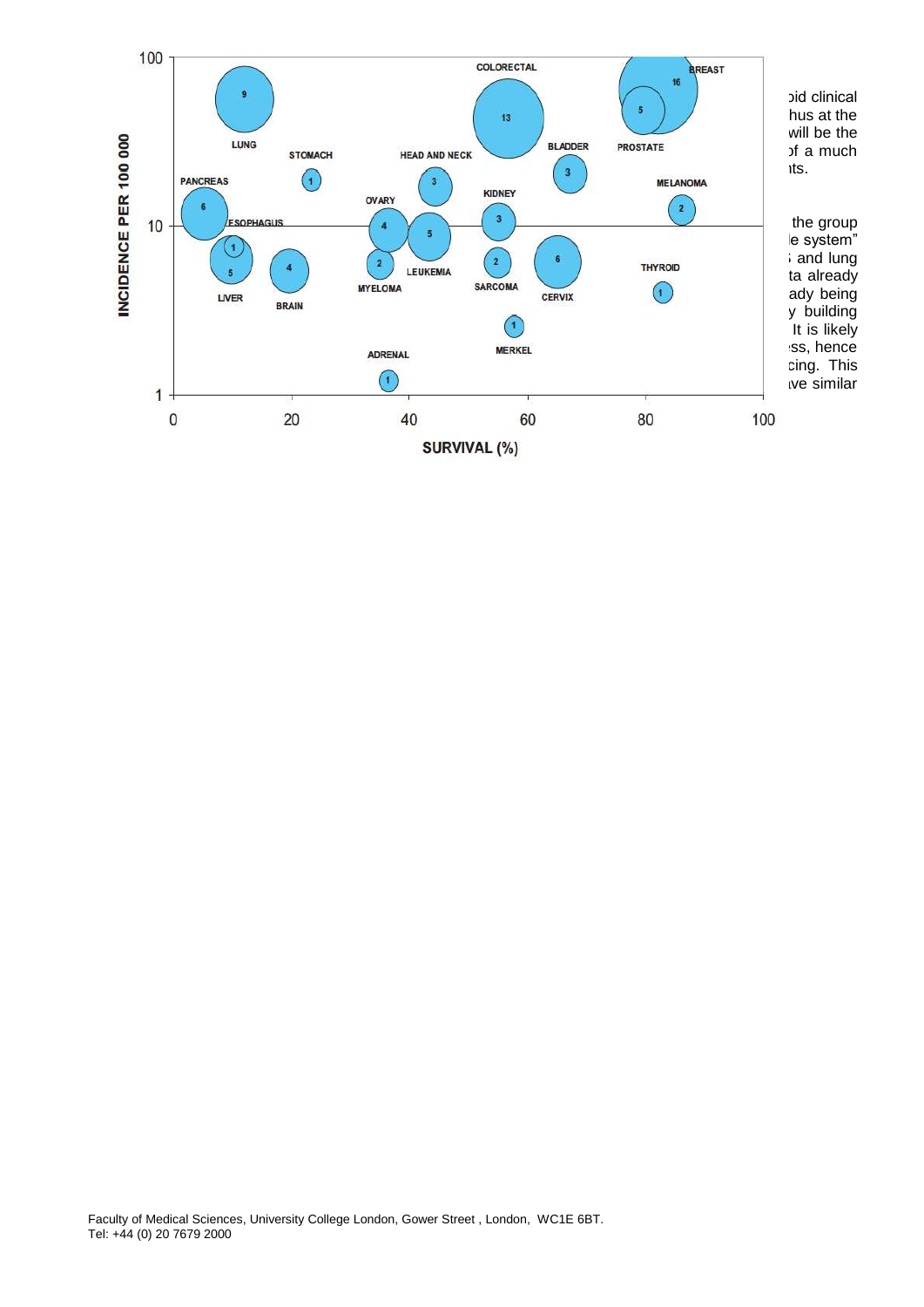### **Carcinoma of unknown primary**

This real clinical conundrum has of recent years been subjected to research in an attempt to better understand the tissues of origin. The scenario is that of a patient who presents with what is clinically and pathologically metastatic cancer, but there is no evidence of an origin in a primary tissue. Increasingly Oncology centres are defining protocols to standardise the diagnostic work-up, but despite this many cases remain without a clear primary origin. Given that the therapy of metastatic cancer depends largely on the tissue of origin, plus other molecular characteristics, a panel approach to genomics which allowed rapid identification of the likely tissue of origin would influence therapy, and in some cases, identify patients whose disease can benefit substantially from a particular therapeutic approach which would not otherwise be evident from standard diagnostic approaches. There are no clear incidence data, since the frequency of this presentation depends on the intensity of the diagnostic work-up: a single genomics approach would potentially be quicker, easier and potentially cheaper than the series of different imaging and serological tests that underpins the current patient management.

#### **New familial cancers/rare presentations**

From time to time individual centres see rare cases - but there is no system to collate these cases. The infrastructure required to deliver the above, particularly for lung cancer, could be applied to any cancer patient, and if made available for new rare cancers, or clusters of cancers amongst relatives without a recognised familial risk, would allow the UK to create a virtual resource for new rare cancer cases with complete tumour and host genome sequencing and longitudinal clinical data. Given the benefits of data collation in a single health care system with national coverage, this would place the UK at the forefront of such genetic research.

We would propose therefore a central data collection repository, managed by the NHS, into which clinicians with patients' consent could report unusual familial collections of cancers. Samples would be made available for genome sequencing, and this virtual collection could be overseen by an expert group involving both geneticists and oncologists which would decide when a familial cluster was sufficiently unusual to subject the patients' own and tumour samples for analysis. It is difficult to define the criteria in advance, but for example a cluster of 3 or more less common cancers in one family would trigger an analysis, and for rare cancers two might be sufficient.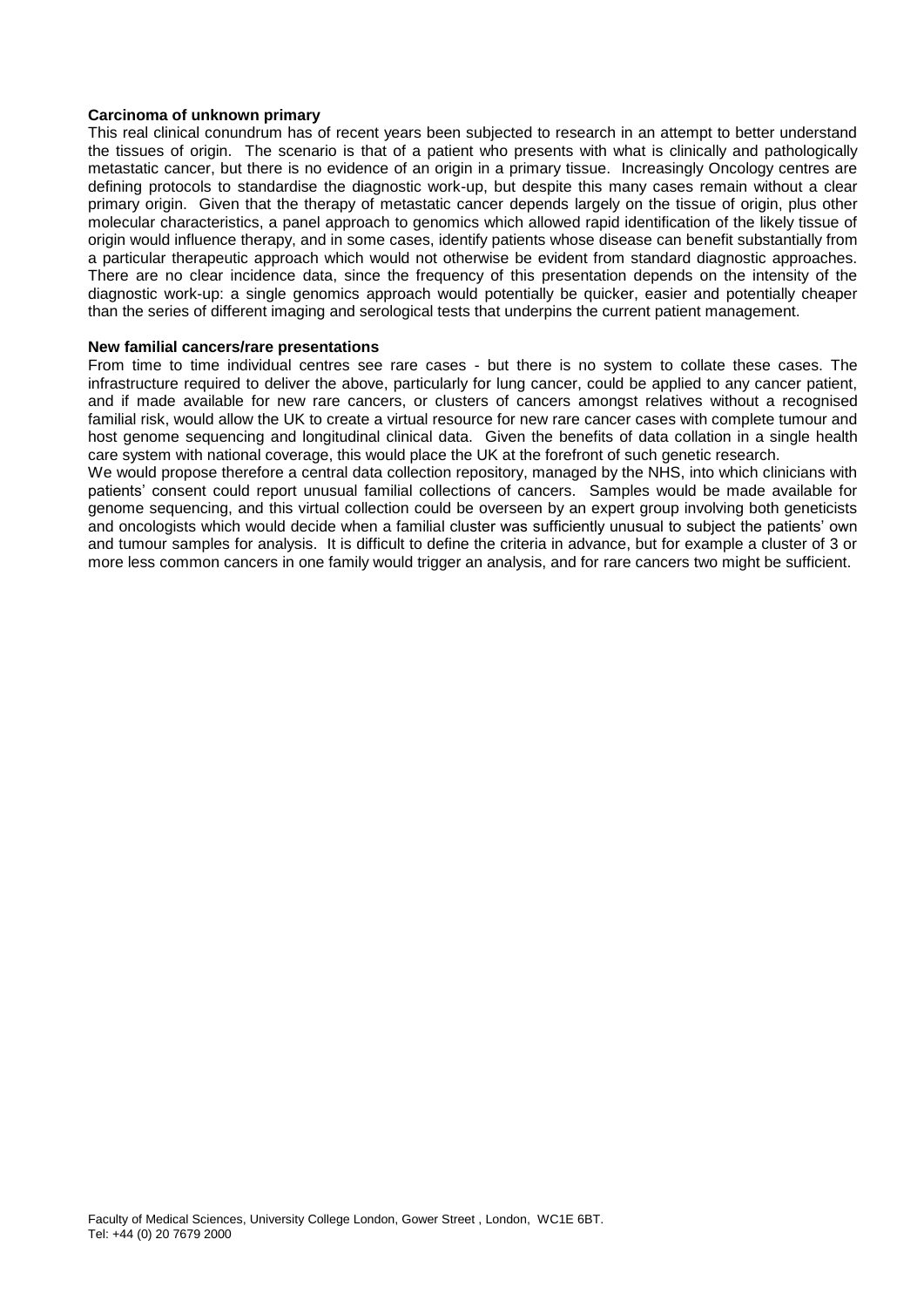## **Appendix 2. Strategic Priorities in Rare Diseases**

**Group members:** Patrick Chinnery, David Lomas, Helen Firth, John Bradley, Mark McCarthy, Sian Ellard, Dan Bridge, Cathleen Schulte, Mark Bales

#### **Executive summary**

The implementation of whole genome sequencing within the NHS presents an exciting opportunity to deliver more comprehensive genetic diagnostic testing for rare diseases which affect ~6% of the population, many of which remain undiagnosed or imprecisely diagnosed with current diagnostic methods. This will improve the quality of NHS diagnostic services and may reduce costs by avoiding step-wise testing. Initially, whole genome sequencing should be applied in conjunction with current NHS diagnostic approaches until the specificity and sensitivity of the methods have been established. Patients should be carefully selected for whole genome sequencing based on the likelihood of making a genetic diagnosis and the associated clinical benefits. Consent for the analysis of specific regions of the genome, with reporting initially restricted to variants relevant to the patient's clinical phenotype, will partly address some of the ethical and technical challenges. Data sharing of novel variants identified within the whole genome data, linked to phenotypic information, will enhance the interpretation of current and new NHS diagnostic tests. The high diagnostic yield for rare diseases will establish proof-of-principle for an NHS-wide genomic data platform and yield immediate clinical benefits for many patients.

#### **Recommendations**

- Rare diseases present an ideal opportunity to establish a platform for the application of high-throughput genomics in routine NHS practice. As a group, rare disease affect 6% of the UK population, and >85% are caused by a single gene defect. Many are chronic, and associated with substantial morbidity and premature mortality. Early diagnosis enables accurate genetic counseling and prevention, and may lead to new treatments based on genetic stratification. Inherited cancer and immunodeficiencies fall within this group.
- There has been an exponential growth in genetic knowledge within the last three years (~27 new diseases per month in OMIM in 2012 for which the gene has been identified). This presents a major challenge to NHS diagnostic services. At present, testing for >600 different disorders is available within the NHS diagnostic laboratory network (UKGTN) but this represents <1/4 of known disease genes. Current practice is based on atom hy atom for the species of whole

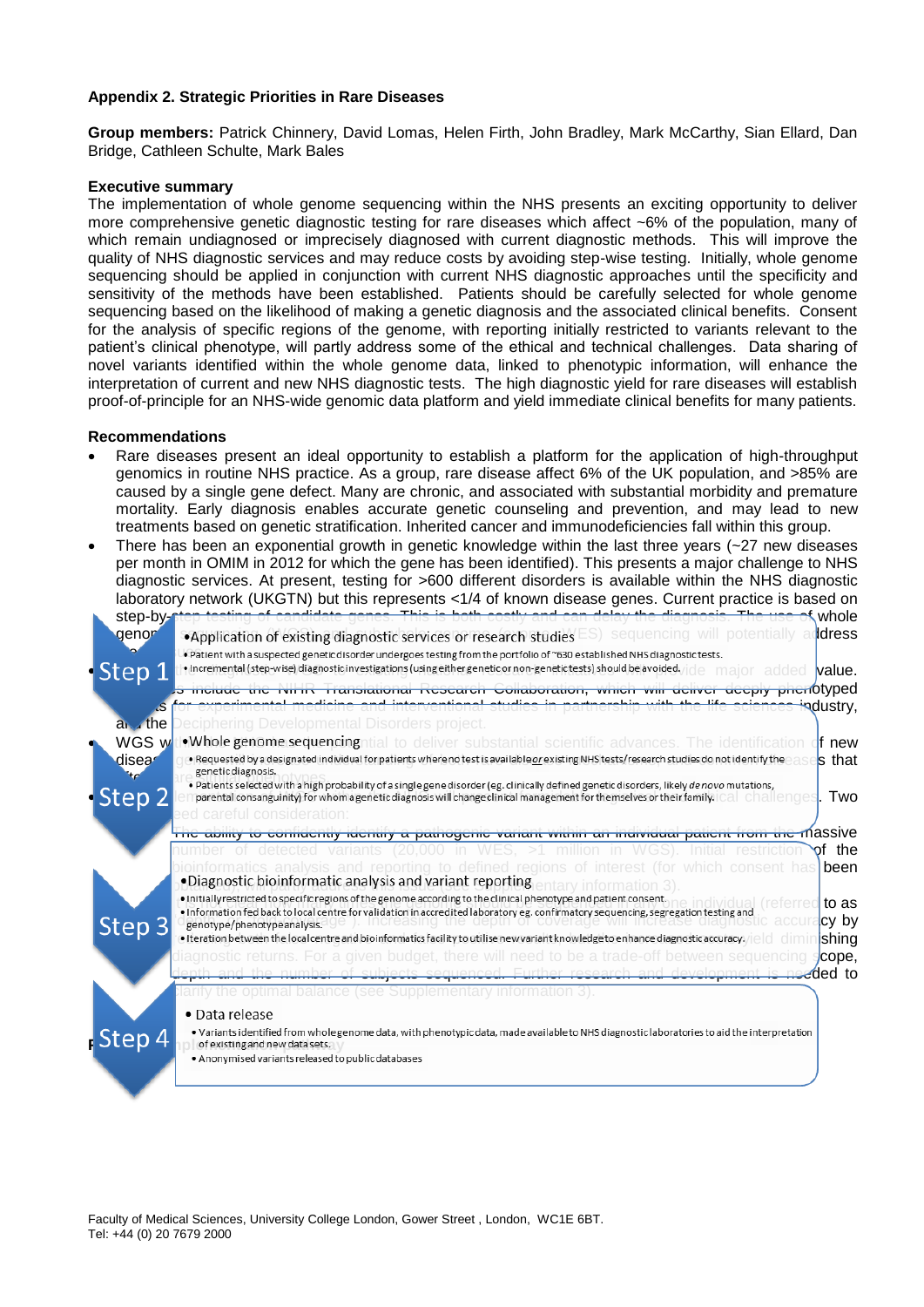

A transitional model would enable the 100k genomes project to be established rapidly (within the projected time course), and would build on the pilot work of the DDD project to ensure that:

- (i) Results are provided for patients in a timely fashion (eg. within 8 weeks) and with sufficient clinical accuracy (not yet established for WGS)
- (ii) Research output (eg. new gene discovery and drug targets) is maximised in the short-medium term (based on higher volumes of interpretable data generating greater power by maximising the chance of seeing the same functional element hit twice or more in patients with similar clinical phenotypes).
- (iii) The research and development work necessary to ensure adequate clinical performance of WGS is undertaken, and the infrastructure necessary to deliver this innovation is established. Once validation experiments show equivalent or superior diagnostic accuracy of WGS, step 2 (WES+) could be omitted.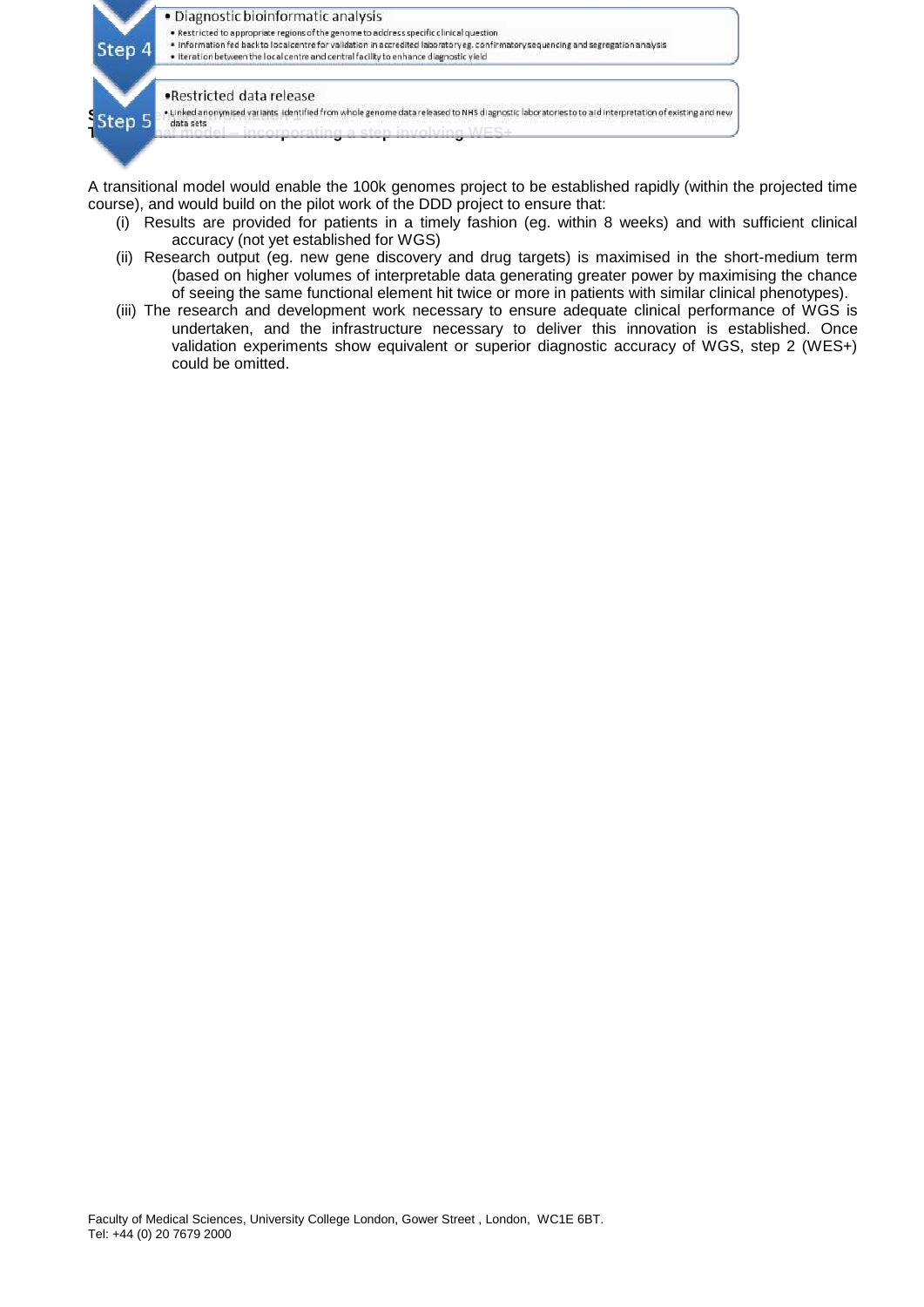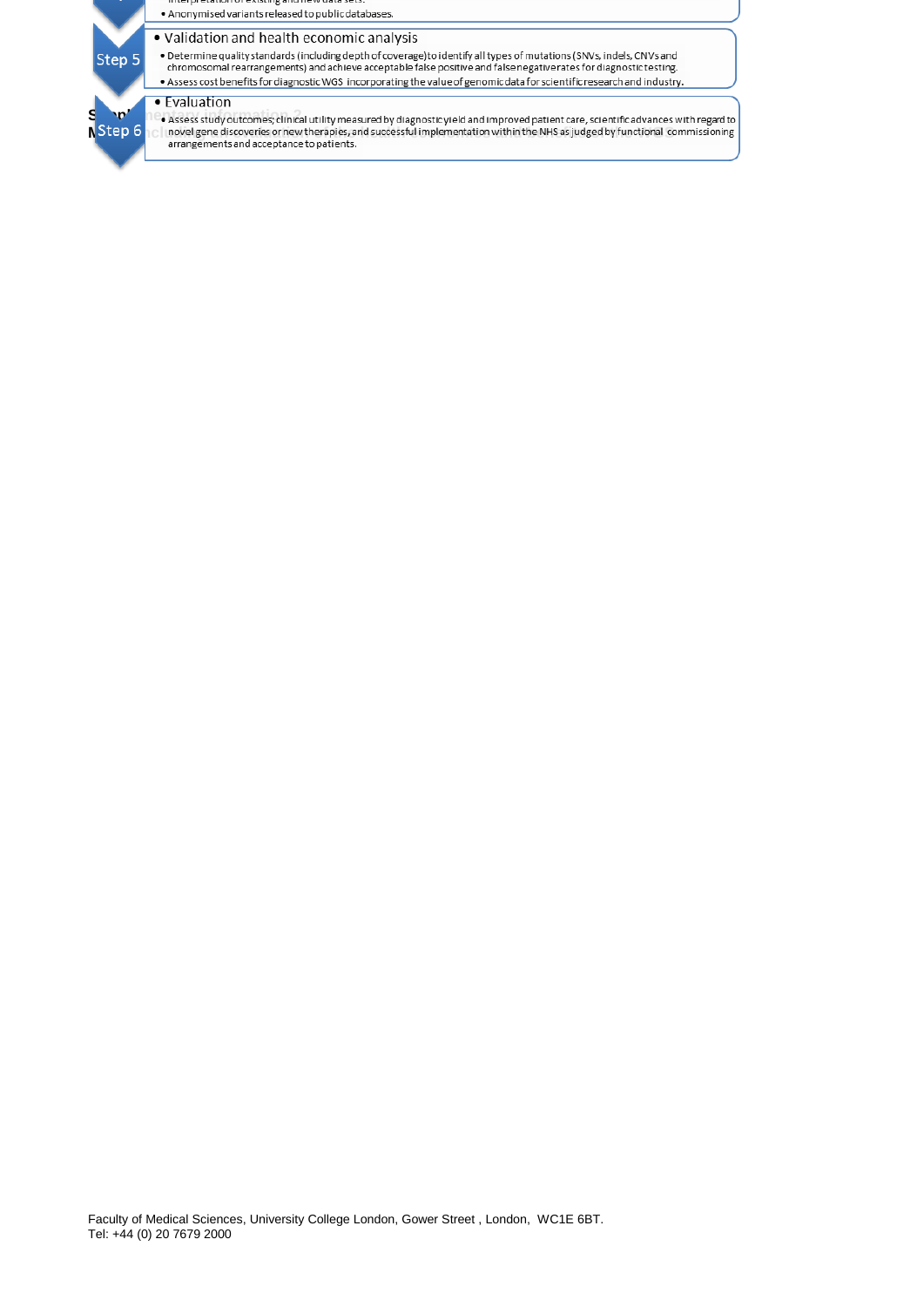# **Supplementary information 3 WGS and clinical value for rare disease diagnostics.**

One of the key issues which has emerged in discussions within the rare diseases group centres on the clinical value of WGS for rare disease (RD) mutation screening. The specific focus has been on understanding how the performance of WGS data compares with that of diagnostic sequence data currently generated within the NHS. Those clinical sequence data have historically been generated with Sanger sequencing and MLPA, though there is increasing use of next-generation sequencing methods to interrogate panels of target genes.

# **Rationale**

WGS data has obvious potential to provide clinical benefits through novel discoveries, including the detection of causal mutations for RDs that have, as yet, no known cause, and the identification of novel transcripts harbouring causal mutations for RDs where existing knowledge is incomplete.

However, to maximise the clinical value of the WGS 100k program, it would also be highly desirable for the WGS data to be of sufficient quality to substitute for existing sequence-based diagnostic protocols; or, where relevant tests/panels do not yet exist for a given indication, to generate data that would allow WGS sequencing to provide an accelerated route for expanding the diagnostic portfolio.

In one model proposed at the first CMO-GAG meeting, Helen Firth had suggested that it might be desirable, at least initially, to parse WGS data from RD patients into two components. The first part would be made up of the established set of target genes for that particular clinical indication: that is, those genes, candidates for inclusion in an existing or putative targeted sequencing panel, for which there is already sufficient prior evidence to support clinical decision making. The remainder of the WGS sequence would, in most instances, be of less immediate clinical value for any given patient, but would offer a valuable resource for further research, including the identification of additional causal mutations involving novel genes in those in whom the target panel screen is negative.

Such a division into "clinical" and "research" parts would have obvious advantages. For example, it might allow rapid integration of WGS data into clinical genetics service delivery by focusing on the existing knowledge base for each indication: it would be less contingent on the development of the informatic systems, ethical protocols and medical knowledge required for clinical interpretation of the full genome. Another advantage would be the "one size fits all" argument: there would, in principle, be no need to go to the trouble of developing and validating novel "capture" assays for each indication-specific target panel if WGS could deliver sufficient coverage for any given set of genes of interest.

# **What kind of WGS would be required?**

However, for this arrangement to work, the "target" sequence filleted out from WGS needs to be of sufficient quality to meet the exacting demands of clinical sequence diagnostics. Stark binary outcome decisions (termination, prophylactic surgery) often hinge on the interpretation of the sequence findings, leaving little tolerance for error. Formal adoption of any such test into NHS practise involves detailed evaluation<sup>1</sup> to ensure that clinical decisions are based on allele calls that have:

- very low false negative rates, to provide confidence that all bases of interest in the target gene have been interrogated at sufficient depth, and variants well-enough called, to ensure reliable detection of heterozygote alleles of all classes, and equally importantly, to provide confident exclusion of the target when no variant alleles have been detected: whereas a sensitivity of 95% is often deemed acceptable for research studies, diagnostic tests aim for >99% sensitivity; and
- low false positive rates, to keep the effort required to validate all putative causal variants under some control: otherwise the validation effort can rapidly become onerous and/or false assertions of causation made. Note that the false positive rate is highest for those rare alleles which appear to have the most severe effects on gene function<sup>2</sup> i.e. those with the strongest credentials as causal.

It is also worth remembering that to be clinically useful, a definitive result needs to be provided to the clinician and patient within an acceptable period (usually no more than a few weeks).

In the case of NGS-based targeted sequencing, very high depths of sequence coverage are possible at relatively low additional cost (since the sequencing costs are typically only a fraction of the costs of the capture). This means that very deep coverage is readily attainable at the vast majority of ascertained sites, even allowing for the additional unevenness of coverage associated with any capture method (though this can to some extent be mitigated by adjusting bait density/tiling or by using alternative PCR-based targeting methods).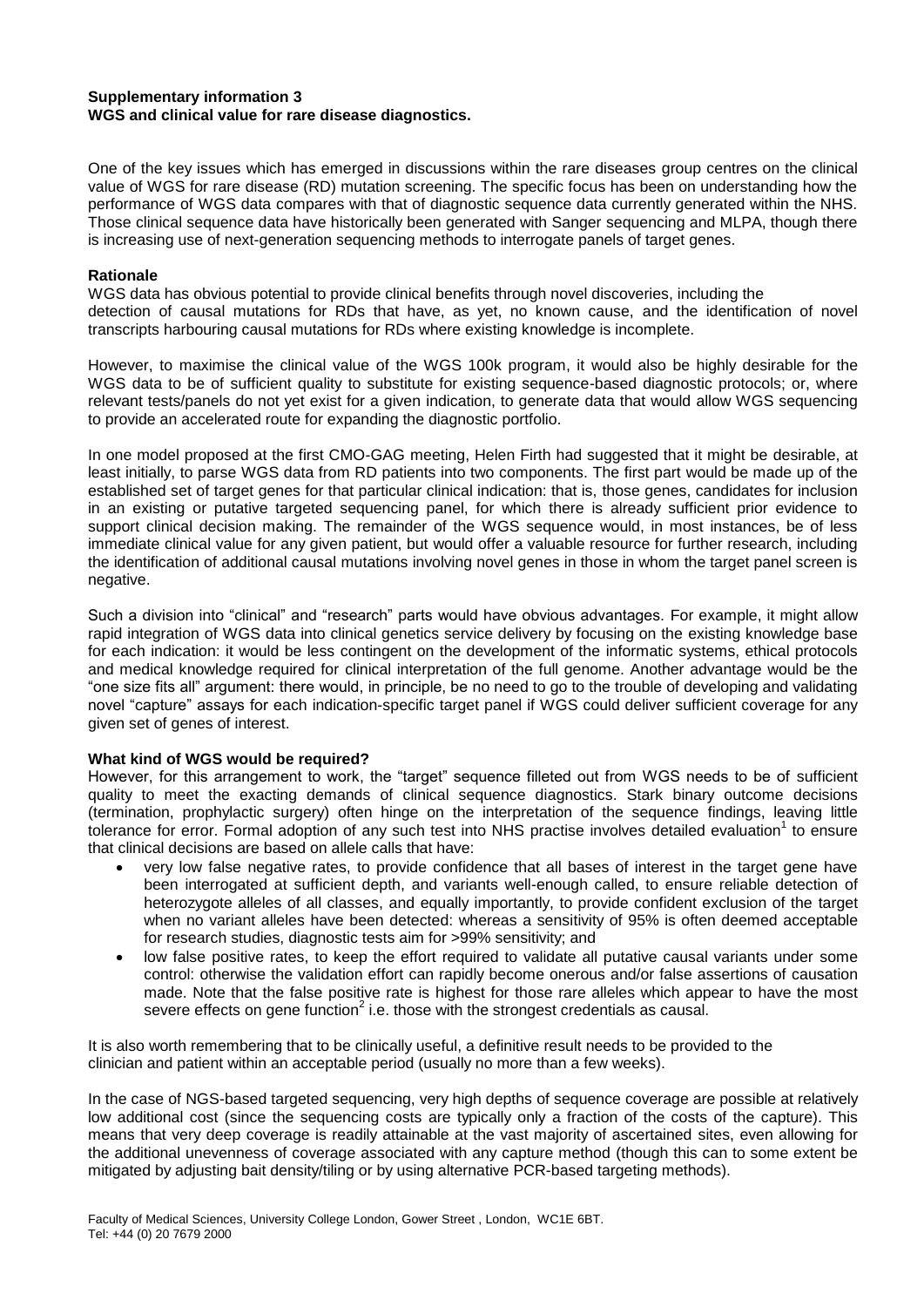In the case of WGS data, coverage is generally more even, but the costs of boosting average read depth are substantial.

What we would really like to know is: what level of average WGS coverage would be required, such that for the vast majority of clinical target sets, acceptable FN and FP rates can be achieved?

# **What depth of WGS would be required to "replace" current diagnostic methods?**

There is a widespread view that a 30x genome is sufficient for diagnostic purposes, but as with much "conventional wisdom", the basis for this is not entirely clear. Where the aim is research, discovery WGS to a mean depth of 30x will often be ample, but most NGS assays for diagnosis target at least 30 reads for each base to achieve an equivalent sensitivity to the Sanger-based tests they replace. Typically, where no pathogenic mutation is detected, regions with coverage below 30x are subjected to Sanger sequencing to ensure no mutation has been missed. Having said that, the CMGS guidelines<sup>1</sup> do accept that the required sensitivity of the test will depend on the clinical application and a lower sensitivity may be acceptable for a large panel (>20 genes) in which the prior likelihood of finding a mutation is lower, and testing has not been previously available. Some target panels currently being used accept lower minimum base coverage (>18-20x). Note also that there is an important distinction between minimum coverage per base and mean coverage. For example, in the Exeter capture based NGS gene panel a mean coverage of ~180x was required to achieve a minimum 30x coverage.

The question of "adequate" WGS depth turns out to be rather difficult to answer for a number of reasons. First, there is relatively little very high depth whole genome sequence data out there that has been used to look at this question. Second, an understanding of FP rates requires extensive validation studies that have not yet been widely performed. Third, the coverage required will depend on the type of variant involved: indel calls from NGS remain far harder than SNP calls<sup>3</sup>, and liable to much higher FN and FP rates. (Note that since ~40% of protein truncating variation is due to fs indels<sup>2</sup>, for clinical purposes, accurate indel calling is essential). Fourth, alternative WGS platforms have different profiles in terms of the variants detected<sup>3</sup>. Finally, there will be instances where WGS has specific advantages over targeted sequencing<sup>4</sup>: most obviously, where causal alleles outside the target region, or where target capture is incomplete, but also in the case of larger insertion/deletions or translocation/inversions.

For these reasons, most studies that have looked at this question have focused on the relationship of WGS depth to the detection of known SNV alleles (i.e. sensitivity and FN rates). From this limited perspective, there are some indications that a 30x WGS genome might not be too wide of the mark, but that 40-50x average coverage would likely be safer.

Gil McVean has generated some estimates based on the assumptions that (a) the base of interest lies in the accessible genome (not always true of course, but probable for a variant already implicated in disease risk); (b) three reads of the variant allele is generally sufficient for accurate calling of SNVs (though not indels) and that allele balance is binomial; and (c) WGS data read-depth distribution is Poisson-like but with twice the variance (the last of these based on empirical observation in WGS data generated in Oxford). On those grounds, 30x coverage should guarantee that at least 3 variant reads at ~98% of the genome (and hence an average of 98% of any chosen target) ie at 99% of sites there is a 99% chance of seeing at least 3 variant reads if the individual is heterozygous. Note that this would not, even for SNVs, reach the >99% sensitivity typically sought for diagnostic tests.

Empirical data analyses suggest that these estimates may be on the optimistic side, even for SNVs, though this may in part reflect the fact that the empirical data are rather old, and sequencing and calling protocols have improved in the interim. For example, Ajay and colleagues<sup>5</sup> report that "an average mapped depth of 50x...was required..to produce confident [SNV] genotype calls for >94% of the genome and >80% of the coding exome" on GAII, but that on the more recent HiSeq2000 machines and updated sequencing protocols, the figures [SNV only] for both genome and exome reached ~95% once the average read depth approached 30-40x (ibid, Figure 6).

Lam and colleagues at Stanford<sup>3</sup> compared ~75x GWS data generated on both the Illumina and CGI platforms, and found a high proportion of platform-specific variants (only 88% of all SNV calls and 26% of indel calls were concordant across the two). Whilst most concordant SNV calls were validated with orthogonal technologies, platform specific SNV calls were almost evenly distributed as FN and FP, and the figures were worse for indels. These data indicate substantial FN and FP rates persist (even for SNVs) for any single sequencing platform, despite 75x coverage.

Taken together these data would tend to suggest that WGS coverage well in excess of 30x is required to constrain FP and FN rates to acceptable levels, especially for indels. However, further work is required to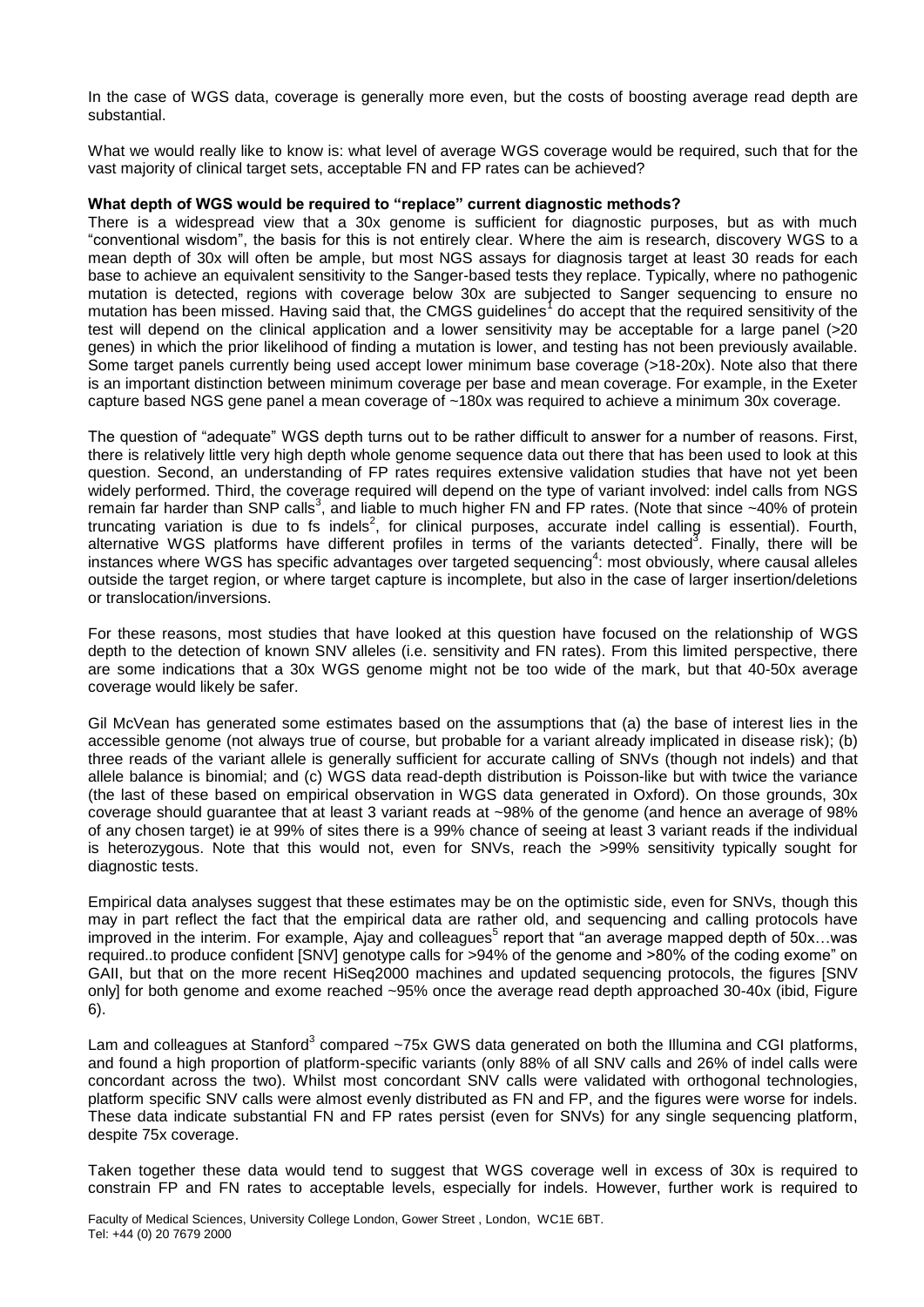interrogate available high-depth WGS and target sequence data (particularly data generated more recently) to understand more completely the relationships between WGS coverage depth and FN and FP rates for different variant types.

### **Interim conclusions**

From the perspective of the RD subgroup of the scientific priorities, the following statements seem reasonable at this stage:

- to be of clinical diagnostic value, WGS data needs to be able to detect (and exclude) clinically actionable variants of all classes (SNVs, indels, translocations, large deletions etc) with very high sensitivity and specificity;
- pending more detailed empirical data, it seems likely that average WGS depth well in excess of 30x (possibly as high as 100x) would be required to provide coverage of diagnostic targets sufficient to ensure acceptable FN and FP rates, at least with current technologies and calling algorithms;
- failure to constrain FP rates (as well as FN rates) would lead to an explosion in the effort that has to be expended in the labor-intensive validation of putative causal variants: the associated validation costs have the potential to swallow up any apparent savings made by reductions in WGS sequencing depth;
- if high-depth sequencing is not feasible, and if technological and computational improvements are not forthcoming, then WGS data alone will not be able to replace existing gene-based and panel-based tests for most, if not all, established clinical indications: for the foreseeable future, these and other mutation detection assays would have to be performed in parallel, so as to deliver acceptable clinical performance.

Mark McCarthy Feb 2013

In preparing this summary, I have consulted with the following:

- · Jenny Taylor, Oxford
- · Gil McVean, Oxford
- · Euan Ashley, Stanford
- · Nazneen Rahman, ICR
- · Sian Ellard, Exeter

# **References**

1. Ellard S et al (2012) Practice Guidelines for Targeted Next Generation Sequencing Analysis and Interpretation (available at

http://www.cmgs.org/BPGs/BPG%20for%20targeted%20next%20generation%20sequencing%20final.pdf )

2. MacArthur D et al (2012) A systematic survey of loss-of-function variants in human protein-coding genes. Science 335;823-8;

3. Lam H et al (2012). Performance comparison of whole-genome sequencing platforms. Nat Biotech 30;78- 82;

4. Clark MJ et al (2011). Performance comparison of exome DNA sequencing technologies. Nat Biotech 29;908-914;

5. Ajay S et al (2011). Accurate and comprehensive sequencing of personal genomes. Genome Research 21;1498-1505.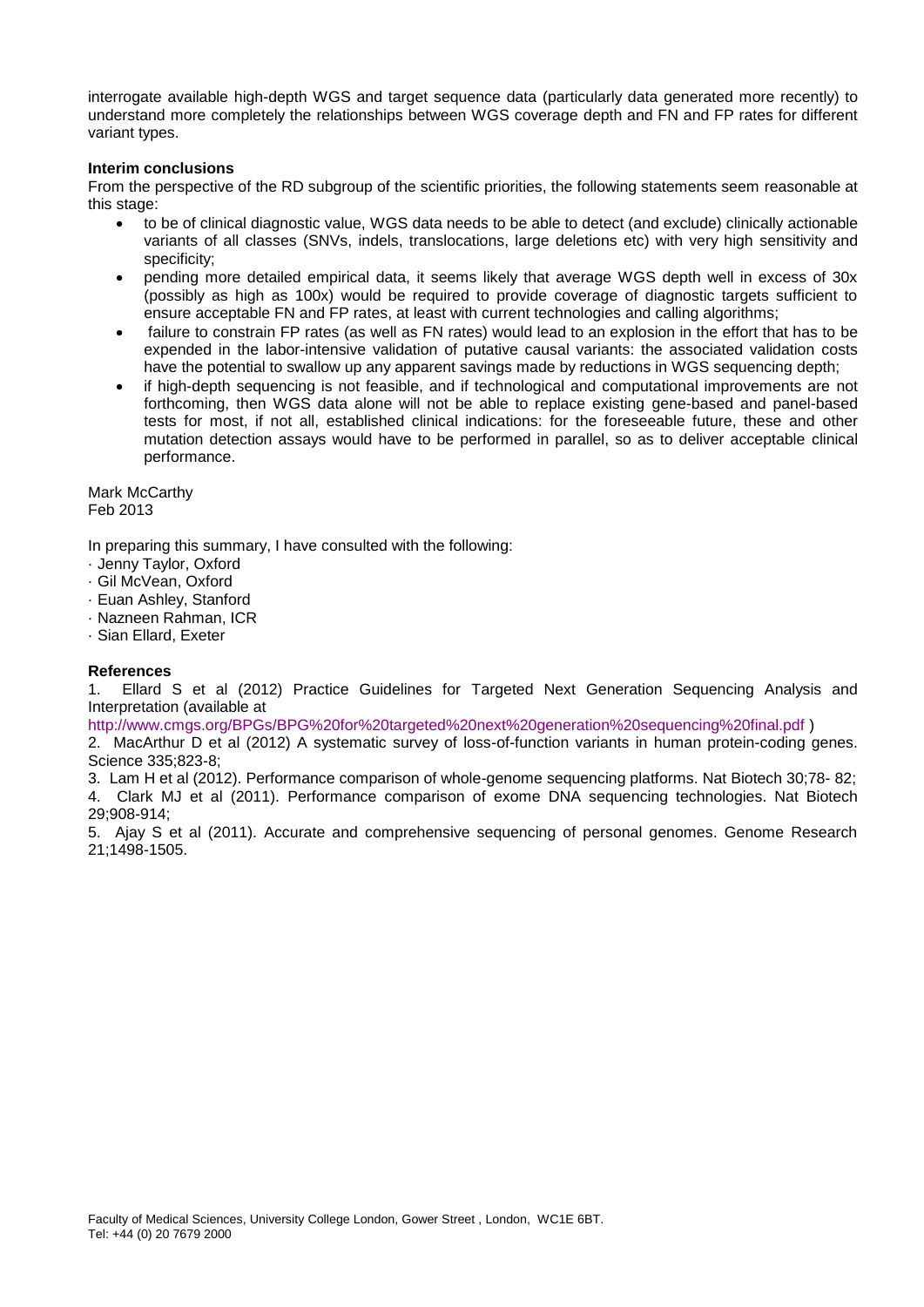# **Appendix 3. Strategic Priorities in Infectious Diseases**

**Members:** Sharon Peacock (chair) David Livermore Julian Parkhill Deenan Pillay Grace Smith Brian Spratt

# **Proposed scientific priorities for infectious diseases:**

- 1. Human immunodeficiency virus (HIV)
- 2. Hepatitis C virus (HCV)
- 3. Tuberculosis (TB)

# **Executive summary:**

Human immunodeficiency virus, hepatitis C virus and tuberculosis have been prioritised on the grounds of importance to human health, the strong clinical need for microbial sequencing, the availability of existing knowledge and/or infrastructure relating to microbial sequencing, and feasibility of implementation within a short timeframe. Whole genome sequencing of these pathogens will detect genes associated with resistance to antimicrobial drugs, and this information can be used to stratify therapy for individual patients. Effective therapy of individuals would be predicted to reduce the risk of spread of resistant strains. Additional public health benefit will arise from analyses of sequence data for the purposes of local and national surveillance and outbreak investigation.

# **Overview of process for selection of priorities:**

The expert group taken as a whole contained broad expertise, including knowledge of a wide spectrum of infectious diseases that occur in the community and hospitals, in the UK and globally. This included an extensive knowledge relating to infections caused by bacteria and viruses, and the growing problem of drug resistance. The group included clinicians involved in patient care, academic clinicians, and non-clinicians with direct and recent experience of the application of whole genome sequencing to microbes. The group also contained expertise in bioinformatics analyses, genome sequence interpretation software, and web-based interfaces for interpretation of sequence data and collation of epidemiological and clinical information. Two members (BS and JP) were involved in a recent external review of the bioinformatics needs of the Health Protection Agency (BS was committee chair). This heard evidence from many academic and other groups, and published a 27-page document recording the sequencing capacity and translational work being done at the HPA and elsewhere including representation from the three Wellcome Trust/Department of Health funded HICF (Health Innovation Challenge Fund) projects on whole pathogen sequencing of bacteria and viruses. This report was a valuable source of information for the CMO Science group.

In response to guidance from the Department of Health, we aimed to select around three priority organisms that would provide proof of principle for genome sequencing technology, could be implemented immediately or in the near future, would bring clear clinical benefits, and would promote the establishment of an infrastructure that would allow this technology to be applied to a much wider range of pathogens in the longer term.

We considered the utility of whole genome sequencing for the management of patients with viral illnesses, and the potential for an initial small selection of pathogens to provide the stimulus and infrastructure for future expansion to a wider range of organisms. This included discussion of the human immunodeficiency virus (HIV), hepatitis C virus (HCV), hepatitis B virus, influenza and norovirus. There was unanimous agreement to focus on HIV and HCV. The basis for this decision is presented in 'key points' and 'justification for inclusion' below, but in summary was based on a combination of: clinical importance; a clear need for sequencing in the clinical care pathway; existing clinical experience of the use of sequence data (particularly for HIV); an existing framework that would support implementation; the provision of information on drug resistance that would guide therapy for the individual patient; and the provision of information of public health importance relating to viral transmission. Hepatitis B was not included because the clinical utility of whole genome sequencing is not as strong as for HIV and HCV, although this decision could be reversed if full-length HBV sequencing gained a stronger role in patient care. Influenza was not prioritized because of the sporadic nature of epidemics/pandemics, combined with the extensive existing resources available to tackle this infection. Norovirus is also sporadic, and is a self-limiting illness for which an outbreak event is often obvious based on epidemiological information. Nevertheless, we felt that the initial development of a core sequencing capacity could also deal with seasonal surge capacity for viruses such as influenza and norovirus over time, with the benefit of enhanced infection control and epidemic mapping.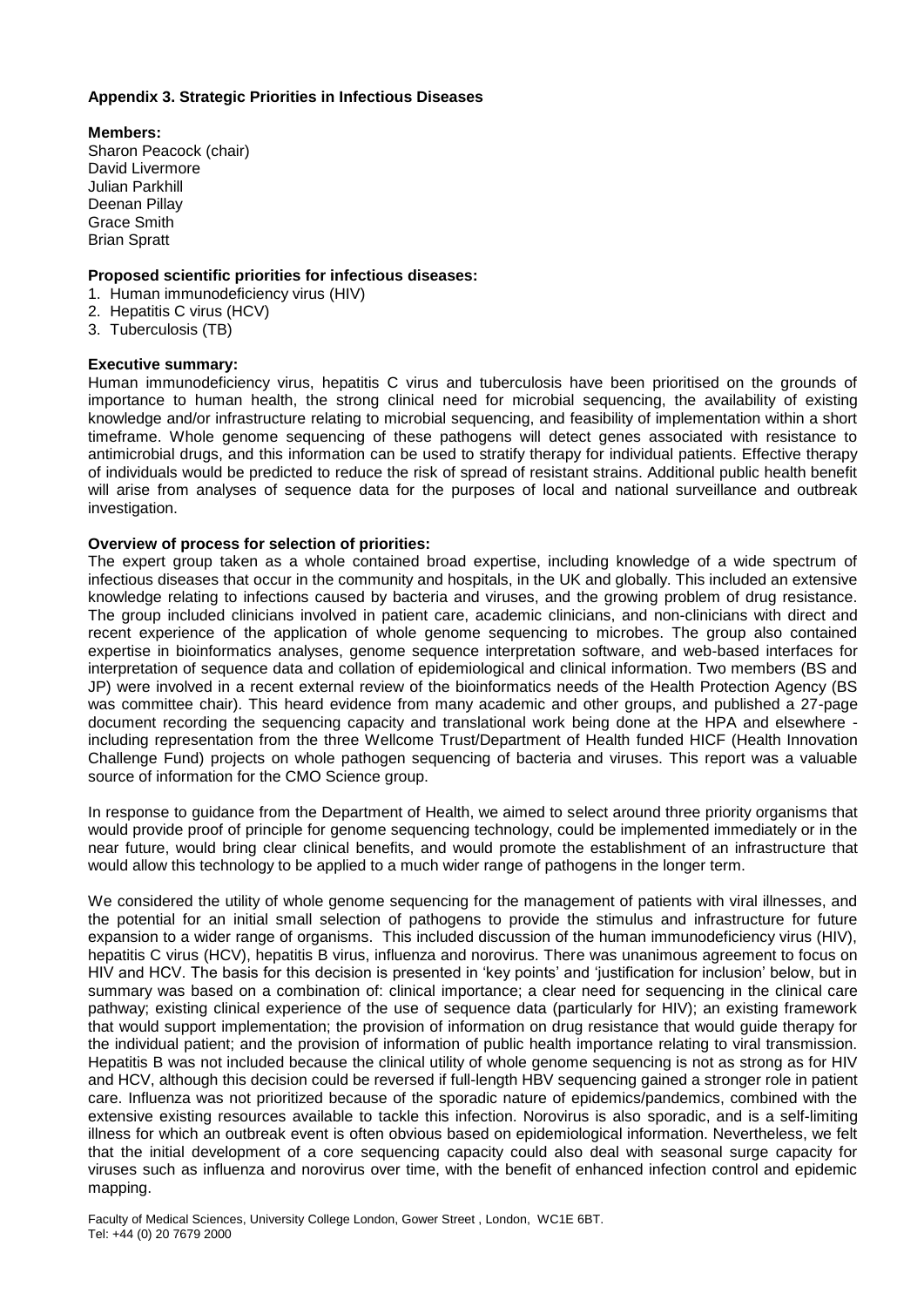We considered a range of bacterial diseases, and debated the potential short-term impact that whole genome sequencing of each species or group of species could have on patient care and public health. This included consideration of tuberculosis (to determine pathogen transmission and predict antimicrobial drug susceptibility), *Clostridium difficile* and methicillin-resistant *Staphylococcus aureus* (MRSA) (to determine transmission and strain evolution in healthcare facilities), *Salmonella* and *Shigella* spp. (to confirm an outbreak of food poisoning), *Neisseria gonorrhoeae* and multi-drug resistant Gram-negative bacilli (for rapid genetic prediction of drug susceptibility), and *Escherichia coli* (to better understand the rising number of bloodstream infections, multiresistant or not, caused by this pathogen). There was unanimous agreement to focus on tuberculosis (TB). The basis for this decision is presented in 'key points' and 'justification for inclusion' below, but in summary was based on a combination of: clinical importance, including rising rates of TB in some groups and rising rates of drug resistance; the provision of information on drug resistance that would guide therapy for the individual patient and that could be produced much more rapidly for a range of drugs than is currently possible for this slowgrowing pathogen; the provision of information of public health importance relating to transmission and outbreak investigation, which could again be produced much more accurately than is currently possible; and tractability, with a predicted number of cases per year of around 9,500. Other bacterial pathogens did not rank as highly based on this combination of features, even though individual aspects of a particular bacterium or group of bacteria were considered to be very important. For example, identification of drug resistance in *Neisseria gonorrhoeae* was considered extremely important, but the current sequencing platforms would not generate the necessary sequence data to provide a genetic prediction of drug resistance before the patient left the clinic and so would primarily benefit research, rather than clinical practice. Similarly, rapid sequencing of bacteria such as *C. difficile* and MRSA is certainly likely to be of value in investigating nosocomial transmission, whilst sequencing of *Salmonella* and *Shigella* will be important in identifying food-borne outbreaks, but the clinical and epidemiological value of these is only likely to be realised when sequencing is in widespread routine use, after this initial pilot phase, and for this reason they were de-prioritised. These assessments would change if sequencing of pathogens could be performed swiftly from the initial specimen, without the need for culture.

Sequencing capacity for infectious diseases was concentrated on the pathogen and the optimisation of antimicrobial regimens, rather than the human genome. This is because the most important determinant of recovery from many infectious diseases is whether the antimicrobial drug given is effective. In addition, public health investigations require the identification of transmission chains, which can only be achieved from pathogen genomic information. Host genome sequence is currently unlikely to provide clinically actionable data in relation to infectious diseases as, except in a few extreme cases, the host genome remains poorly understood in relation to predicting the probability of drug reactions, disease progression and outcome.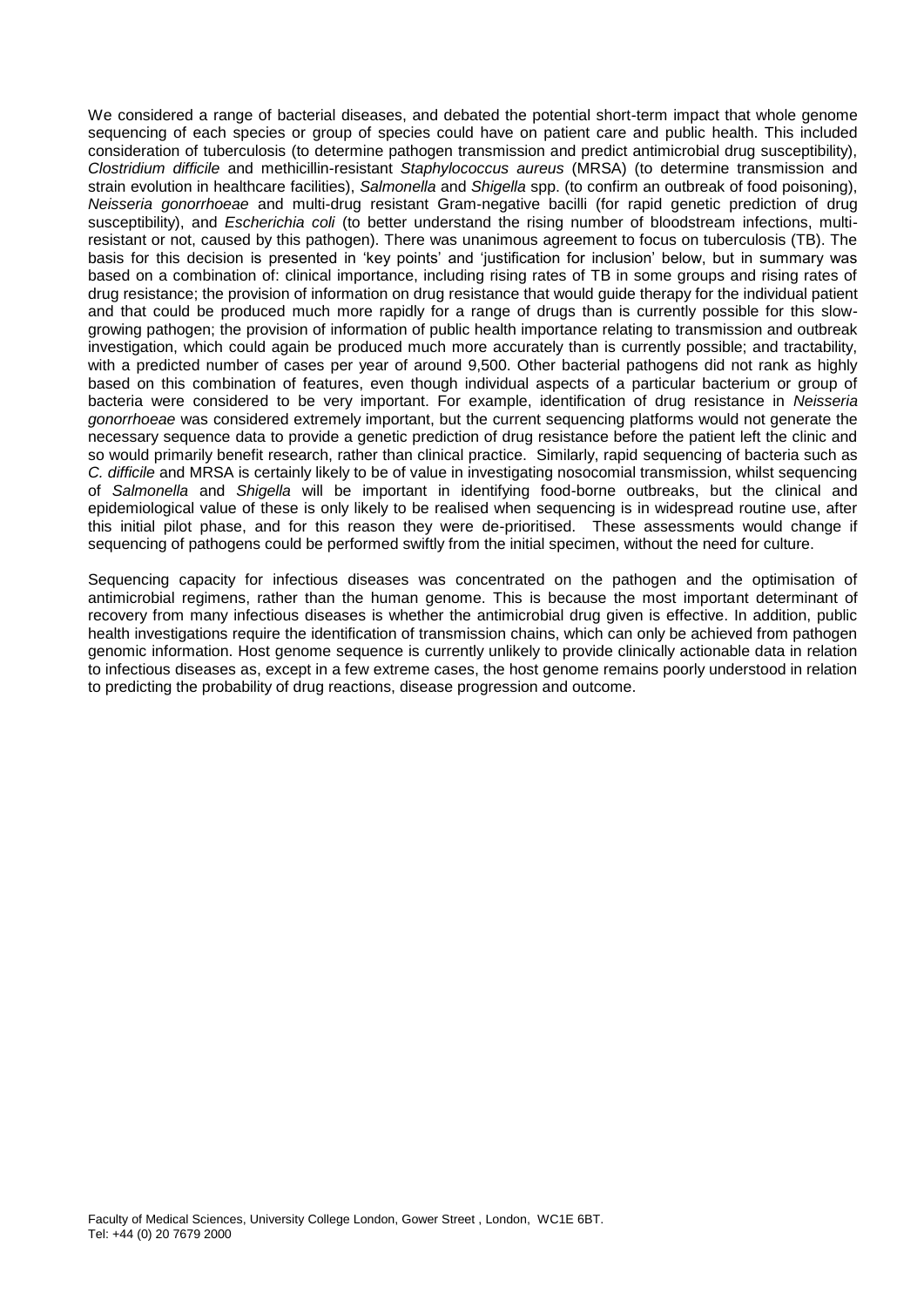# **KEY POINTS**

### **Human immunodeficiency virus (HIV)**

HIV is prone to genetic mutations, some of which will be expressed in the viral proteins targeted by antiretroviral agents and result in HIV drug resistance. Once commenced on anti-retroviral therapy, patients take treatment for life and resistance testing is an integral component of the care pathway. This is performed pre-therapy, in the event of treatment failure, or when anti-retroviral therapy is modified for other reasons. Sequencing is currently performed using capillary sequencers in numerous NHS laboratories, and generates fragments of the genome. The method used is time-consuming and involves numerous steps to amplify and sequence multiple gene fragments that are then pieced together using bioinformatic tools. This could be made more efficient through the use of next-generation sequencing platforms, which would bring added value since this provides full-length sequence in a single reaction, and can also demonstrate the presence of resistance in minority virus populations. A website has already been developed through an academic initiative (UK HIV Database) which accepts and interprets sequence data and collates genetic and clinical information. Minor modifications have already been made to allow this website to accept and interpret full-length viral genome sequence data. Inclusion of HIV in our list of priorities is supported by the strong clinical need for sequencing, the potential to piggyback new sequencing initiatives onto an existing system, and represents a target with rapidly achievable goals. Fulllength viral sequencing will also extend the opportunity to undertake phylogenetic analyses, which would bring a greater understanding of HIV transmission patterns.

### **Hepatitis C virus (HCV)**

All patients with Hepatitis C infection routinely have viral genotyping at first presentation, as the genotype has implications for choice of therapy and clinical response to this. HCV genotyping during the administration of current and newly licensed directly acting antiretrovirals (DAAs) is potentially important but not part of standard care, and the development and introduction of a genetic testing protocol would represent an improvement in patient care. As with HIV, replacement of current testing platforms and protocols with newer technology would be associated with simplification of methodology, and would provide information on the presence of minority virus populations containing gene mutations that are indicative of drug resistance. Analysis of HCV genomes are drawing on existing frameworks for the analysis of other viral gene sequences (such as HIV), which could reduce the time taken to bring into clinical practice the necessary sequence analysis, generation of clinical reports, and collation with clinical data. Full-length viral sequencing will provide the opportunity to undertake phlyogenetic analyses and would be predicted to bring a greater understanding of HCV transmission patterns within and beyond England. Access to a sequencing pipeline for HCV would add value to clinical trials of DAAs conducted in the UK, as assessing the emergence of resistance is an important component of such studies.

### **Tuberculosis**

Two-thirds of notified cases of tuberculosis are confirmed by growth of the organism from patient samples. These are initially cultured in local NHS laboratories and when positive for presumptive *Mycobacterium tuberculosis*, are referred to a reference laboratory for identification, antimicrobial susceptibility testing and epidemiological typing. It typically takes two to three weeks to culture and identify *M. tuberculosis*, and between one to two months to complete susceptibility testing and genotyping using a range of both traditional culturebased and molecular techniques. The development of molecular tests that simultaneously detect and identify *M. tuberculosis* and provide antimicrobial resistance data has improved the speed although not the sensitivity of TB diagnosis, and only target the most frequent genetic mutations for resistance to a limited number of first- and second-line antibiotics. Genome sequencing of *M. tuberculosis* has been undertaken in research settings and could be used for identification, prediction of antimicrobial drug susceptibility and epidemiological typing, but does not currently form a component of routine clinical care. Its introduction in association with the development of sequence interpretation tools could simplify workflows, reduce turnaround time for identification and genotyping, and gene-based susceptibility predictions could be based on the entire genome rather than relying on PCR or other methods that target specific regions. This should facilitate the rapid institution of appropriate therapy (which is particular importance for patients infected with multidrug resistant or extremely drug resistant strains), and would provide more accurate evidence of transmission of *M. tuberculosis* and tuberculosis outbreaks so as to inform public health interventions and monitor their efficacy.

### **JUSTIFICATION FOR INCLUSION OF HIV**

#### 1. *Burden of disease and existing need for sequencing:*

- (i) An estimated 100,000 individuals are infected with HIV in England and Wales, with 73,000 currently diagnosed. Around 70% of these individuals are receiving antiretroviral therapy, and total cost of care exceeds £1b per annum. In 2012, there were a record number of new infections acquired within the UK and the total burden of infection will continue to grow.
- (ii) Antiretroviral therapy (ART) for the treatment of HIV infection has improved steadily since the advent of potent combination therapy in 1996, but a major challenge to treatment is the emergence of resistance.

Faculty of Medical Sciences, University College London, Gower Street , London, WC1E 6BT. Tel: +44 (0) 20 7679 2000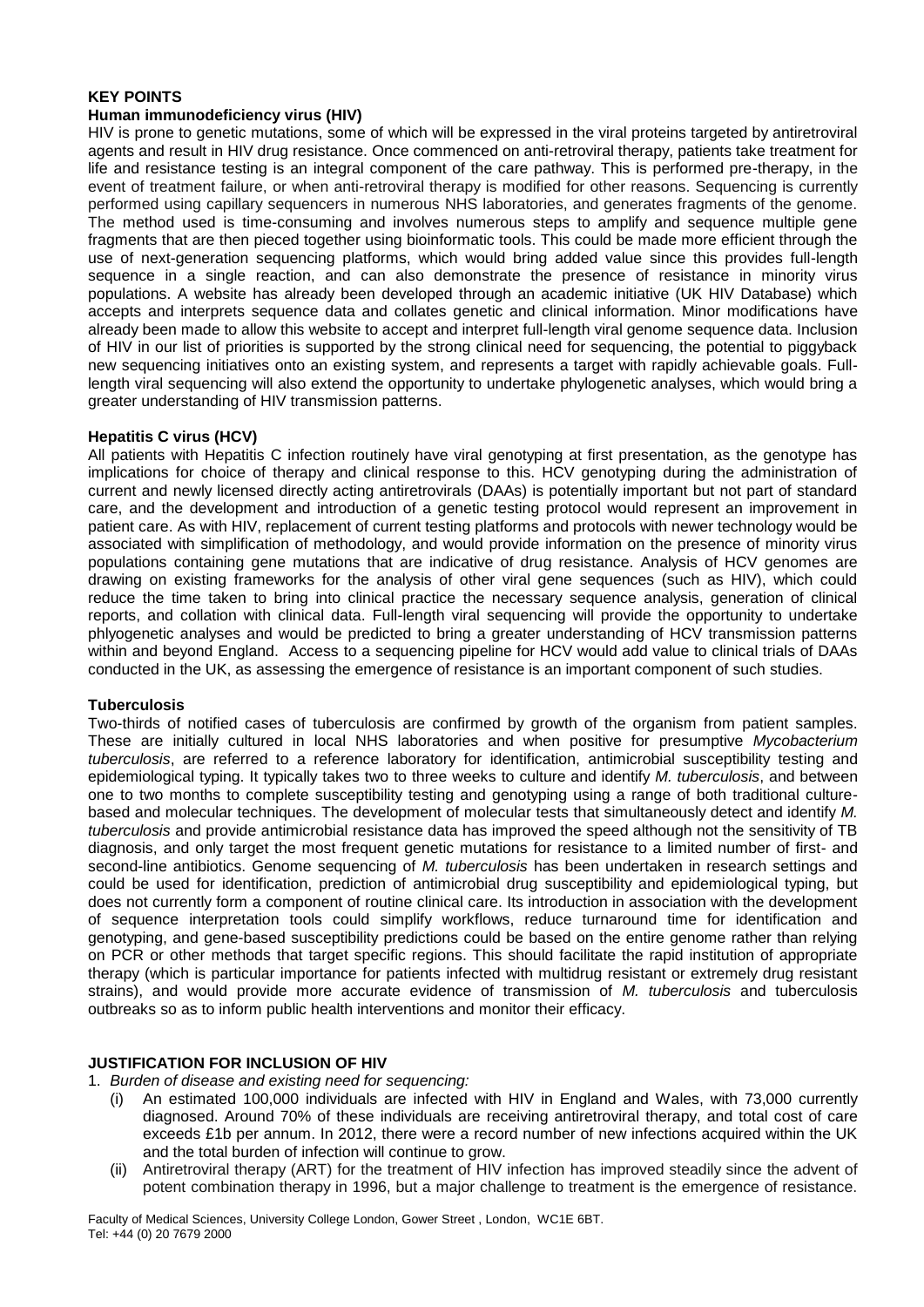HIV replication is error-prone due to the absence of an effective proofreading mechanism which gives rise to a high number of mutations, some of which will emerge in the viral proteins targeted by antiretroviral agents and result in HIV drug resistance. All patients with HIV already have partial viral sequencing undertaken at the time of diagnosis or prior to antiretroviral therapy in order to exclude transmitted drug resistance, and to optimise first line treatment. Viral sequencing is subsequently undertaken at time of therapy failure. We estimate that around 15,000 such sequences are generated within the UK per annum, and this is the sample from which selection for full-length sequencing would be undertaken.

# 2. *Expected impact of full-length viral sequencing on patient care and public health:*

- (i) Generating higher quality data*.* The implementation of next-generation sequencers (for example, using a Illumina MiSeq or Ion Torrent instrument) in the care pathway of patients with HIV infection would mean that full-length genome sequences would be generated, rather than the gene fragments generated by the capillary sequencers in current use. This would provide a full prediction of resistance to the 25 available drugs (rather than for just a proportion provided by partial sequencing) before starting therapy. In addition, co-receptor tropism will allow a further estimate of the likelihood of disease progression. There is good evidence that minority viral populations that contain mutations encoding drug resistance may be present in a given individual. This is important since a minority resistant population is likely to become the majority population by selection for the variant during drug treatment. Mixed viral populations are not detected using the capilliary sequencing method in current use, but use of nextgeneration sequencing technologies would provide information on the presence of minority virus populations. The coverage (the number of times that the genome is sequenced in a given reaction) required to reliably achieve this is approximately 1000x, which would be predicted to detect a population present in a proportion of 1%.
	- (ii) Which patients would benefit. All newly diagnosed patients with HIV infection would be expected to benefit as soon as they entered the care pathway. Ideally, all known HIV infected patients who required viral genome sequencing at the start of, or during therapy would be investigated using next-generation sequencing platforms. If the number of sequencing runs available for HIV testing was capped in the first instance, it would be possible to develop guidelines for more targeted use.
	- (iii) Generating data of public health importance. HIV incidence is increasing in the UK. A number of phylogenetic methods are available to fully exploit full-length HIV sequences to describe the dynamics of viral spread, and inform public health measures for control.

### 3. *Opportunities for academic and commercial research:*

- New genome sequence knowledge. Full-length sequencing of HIV could uncover new determinants of disease pathogenicity and drug susceptibility. This could be of utility to the pharmaceutical industry, and may benefit UK wealth.
- (ii) Sequencing the human genome. Routine clinical HIV care already includes host genome HLA B-5701 polymorphism testing in order to predict hyper-susceptibility to abacavir, one of the antiretroviral drugs. A number of other potential pharmacogenomics mechanisms are likely to be uncovered by human genome sequencing, such as the prediction of drug levels that can vary between individuals because of variability in metabolism. In addition, a number of polymorphisms - classically at the CCR5 locus - are associated with disease progression rate and even susceptibility to infection. With the current (limited) state of knowledge, however, we consider that human genome sequencing in individuals with HIV infection represents an area for research rather than clinical implementation.
- 4. *Linkage with existing capacity and capabilities – key considerations for data workstream:* 
	- (i) An existing network of laboratories that perform viral gene sequencing. Currently, 17 NHS virology laboratories across England have the capability to sequence partial length HIV genomes. Different genes are sequenced at different times, in accordance with patient therapy. These laboratories would be anticipated to be capable of running next-generation sequencing platforms. Replacement of current testing platforms and protocols with newer technology would be associated with simplification of methodology. The cost per complete test should be comparable to existing costs (excluding the capital costs of instrument purchase).
	- (ii) An existing mechanism for analysis of HIV gene sequences and reporting of drug resistance to clinicians. The UK HIV Drug Resistance Database is a central repository for the results of resistance tests that are performed as part of routine clinical care in a distributed model throughout the UK. This provides the software to assemble gene fragments generated by capillary sequencers, interpret the result and generate a clinical report on the presence of resistance mutations. The modifications required to analyse full-length sequence rather than gene fragments have already been made, and the UK HIV Drug Resistance database could accept data generated from next-generation sequencers. The methodology for full-length sequencing is addressed within the ICONIC programme on full-length viral sequencing (Health Innovation Challenge Fund).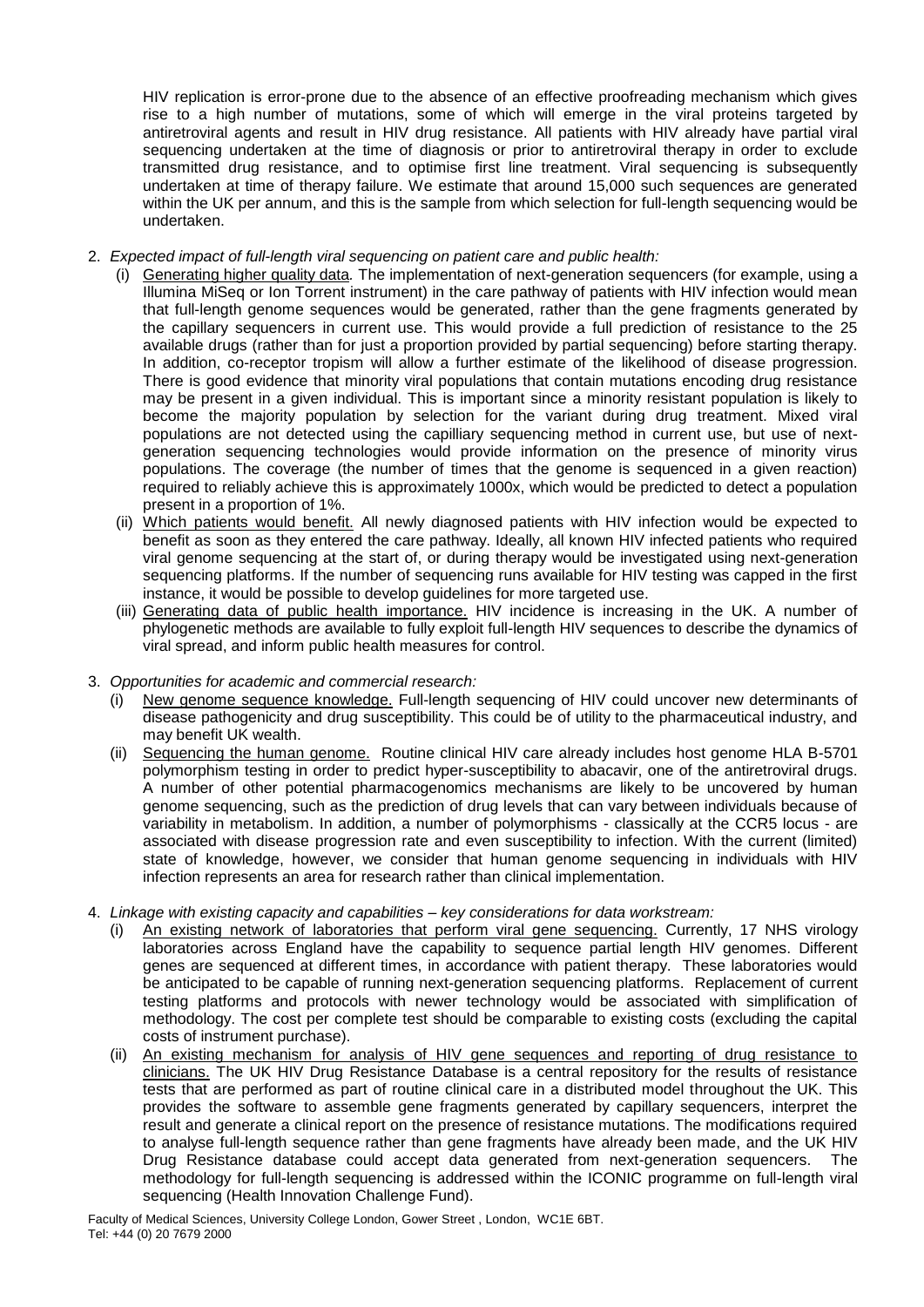- (iii) An existing mechanism for curation of sequence data and linkage to clinical data. The UK HIV Drug Resistance Database already provides linkage to a major clinical data set held at the MRC Clinical Trials Unit, and also provides the HPA with epidemiological information. Full-length sequence data would be dealt with in the same manner. Data are also linked to a clinical phenotype cohort study (Collaborative HIV Cohort Study- CHIC). Both initiatives are currently funded by an MRC Programme Grant.
- (iv) Validation of the phenotypic effect of novel gene mutations. A number of research laboratories in the UK already have the capacity to undertake phenotypic HIV drug susceptibility testing in order to test whether newly found genetic mutations are associated with drug resistance.

# 5. *Key considerations for the ethics workstream*:

HIV infected patients have had strong advocacy groups since the onset of the epidemic, based mainly on responding to the stigma associated with the disease. This has led to a high level of engagement between HIV service users and the NHS. In general, advocacy groups have been highly supportive of research to improve the lives of infected individuals, although implementation of any new methods of testing, monitoring or intervention will be scrutinised. There are two major considerations:

- (i) Identification of transmission chains. The use of HIV gene sequences to uncover the dynamics of spread through molecular epidemiological techniques has on occasion been diverted into exploring the actual donor of a newly infected individual. At its extreme, this approach has contributed to evidence brought in support of prosecutions for "reckless sexual transmission of serious infections". Despite a clear refutation of the worth of such uses of viral gene sequence data (e.g. Bernard et al. National AIDS Trust, 2007; Pillay et al. BMJ 2005), and a subsequent guidance from the Crown Prosecution Service, [\(http://www.cps.gov.uk/legal/h\\_to\\_k/intentional\\_or\\_reckless\\_sexual\\_transmission\\_of\\_infection\\_guidance](http://www.cps.gov.uk/legal/h_to_k/intentional_or_reckless_sexual_transmission_of_infection_guidance/) [/\)](http://www.cps.gov.uk/legal/h_to_k/intentional_or_reckless_sexual_transmission_of_infection_guidance/), there remains considerable anxiety about such uses of gene sequence data from the infected community. This can be mitigated by reassurance regarding the governance and use of such data.
- (ii) Availability of data for new interpretation. People having full-length viral sequencing undertaken will need reassurance that these data can be interrogated should a new viral genetic predictor of, for instance, disease progression, drug toxicities, or drug resistance be identified.

Mitigation of all these potential concerns can best be addressed through active engagement with one or more of the established HIV advocacy groups (e.g. Terrence Higgins Trust, National AIDS Manual, etc).

# **JUSTIFICATION FOR INCLUSION OF HCV**

- 1. *Burden of disease and existing need for sequencing:* 
	- (i) The most recent national estimate suggests that around 216,000 people in the UK have chronic hepatitis C (160,000 people in England), an estimated 87% of whom are current or past injecting drug users. In England, more than 95,000 individuals had been diagnosed with hepatitis C by the end of 2011, suggesting that a significant number of infections remain undiagnosed. Six major genetic types of HCV have been identified, together with numerous subtypes. Genotype 1 is the most common in the UK, and is found in about 40–50% of cases. Genotype 3 contributes about another 40–50%, and genotypes 2, 4, 5 and 6 constitute the remainder of about 10%.
	- (ii) Early diagnosis and treatment can clear infection and reduce the risk of long-term complications. The current standard treatment for moderate and severe chronic HCV infection in adults is combination therapy with ribavirin and either peginterferon alfa-2a or peginterferon alfa-2b. Many people find this very hard to tolerate, and there are significant problems of dropout and non-adherence with treatment. Two drugs (telaprevir and boceprevir) are the first so-called direct-acting antiviral agents (DAAs) approved for use in HCV treatment. Either drug is recommended for use in combination with peginterferon alfa and ribavirin as a possible treatment for genotype 1 chronic hepatitis C in adults with the earlier stages of liver disease who are previously untreated or in whom previous treatment with interferon alfa has failed. We estimate that at least 1000 patients will be treated with the new DAAs over the next year, and that numbers treated will increase over time because of increasing diagnoses and disease progression. Treating a subset of infected patients with first generation DAAs will cost the NHS an estimated £96 million/year, with an expected treatment failure rate of 30-50%.
	- (iii) All patients with HCV infection require viral genotyping at the time of diagnosis as this provides an indication of the likely rate of disease progression, response to specific therapies, and identifies those patients with genotype 1 infection who could receive the currently available DAAs. The rapid replication rate of HCV together with the error-prone polymerase activity leads to a high genetic diversity among HCV genomes that includes mutants with reduced susceptibility to DAA-therapy. These resistanceassociated variants often occur at very low frequencies but selection of resistance mutations may occur during DAA-based treatment, leading to treatment failure. Detection of viral mutations at the time of DAA treatment failure is required to determine the presence of possible drug resistance, and likelihood of response to future second-line therapy. Currently, viral genotyping is undertaken by a variety of techniques, including partial viral sequencing or hybridisation-based blot assays; detection of drug resistance mutations is achieved by viral genome sequencing using capillary sequencing technology.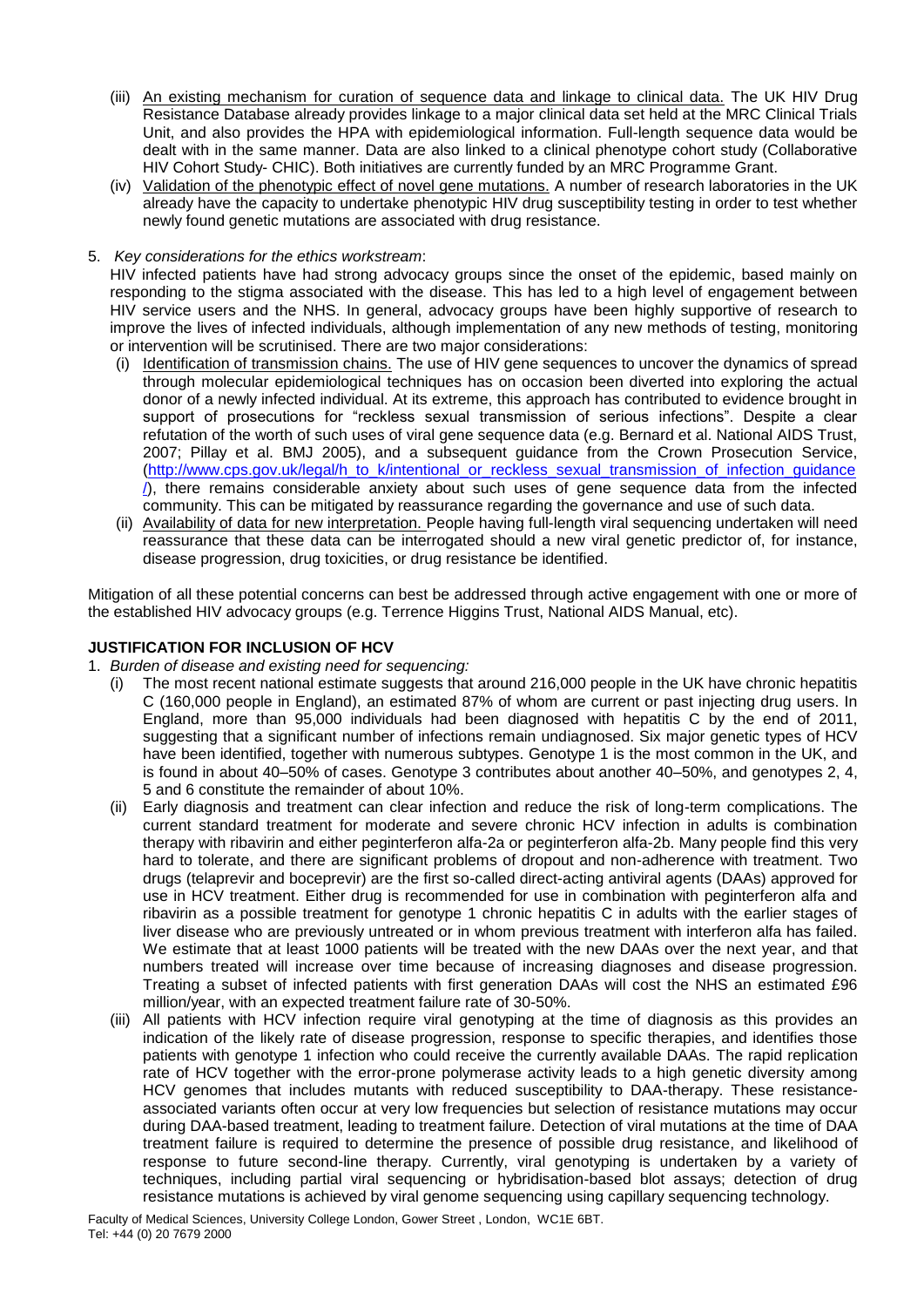- (iv) As HCV genotype 3 does not respond to currently licensed DAAs, patients infected with this genotype continue to receive interferon alfa and ribavirin. Although response to current therapy is higher than for genotype 1, lack of information about the variability in genotype 3 genomes prevents any prediction on treatment success or failure.
- 2. *Expected impact of full-length viral sequencing on patient care and public health:*
	- (i) Generating higher quality data. The implementation of next-generation sequencers in the care pathway of patients with HCV infection would mean that full-length genome sequences would be generated, rather than the gene fragments generated by the capillary sequencers in current use. This would provide a baseline sequence for all genes that are or could be targeted by current and future DAAs, as compared to the current approach of sequencing specific genes. As for HIV, minority viral populations may be present in a given individual and may contain mutations encoding drug resistance; this could be detected using next-generation sequencing platforms.
	- (ii) Which patients would benefit. HCV sequencing during the administration of DAAs is not widely available, and there is little consistency in its use for this purpose across the country. The development and introduction of a genetic testing protocol would be a logical step if the newer technologies were to become available, and would enhance individual patient care. All newly diagnosed patients with HCV infection would be expected to benefit as soon as they enter the care pathway, when virus variability and genotype would be assessed using full-length sequencing. Additional sequencing would be used at the start of DAA therapy and in the event of treatment failure.
	- (iii) Generating data of public health importance. Full-length sequencing will provide the opportunity to undertake phylogenetic analyses and would be predicted to bring a greater understanding of transmission patterns. For instance, despite recognition that on-going spread of HCV amongst HIV coinfected individuals occurs, there is little understanding of how best to intervene.
- 3. *Opportunities for academic and commercial research:*
	- (i) New genome sequence knowledge. This would attract clinical trials of future DAAs to the UK, as the assessment of the emergence of resistance is a critical component of such studies. In addition, new determinants of treatment response will become apparent. Future clinical trials are more likely to be conducted in the UK in the event that full-length sequencing becomes readily available, with the potential to benefit UK wealth.
	- (ii) Sequencing the human genome. Sequencing the human genome. There is a small amount of data on human genetic variation in relation to HCV infection. For example, polymorphisms at the IL28B locus can predict treatment response for genotype 1. However there remains unexplained non-response to interferon and DAA-based therapies. Further, the determinants of HCV-related hepatocelllar carcinoma and decompensated cirrhosis remain unclear. With the current (limited) state of knowledge, we consider that human genome sequencing in individuals with HCV infection represents an important area for research.
- 4. *Linkage with existing capacity and capabilities – key considerations for data workstream:* 
	- (i) An existing network of laboratories that perform viral gene sequencing. Currently, 17 NHS virology laboratories across England have the capability to sequence partial length HCV genomes because they already undertake partial sequencing of HIV as part of routine clinical care. Replacement of current testing platforms and protocols with newer technology would be associated with simplification of methodology. The cost per complete test would be anticipated to be comparable to existing costs (excluding the capital costs of instrument purchase). Only a few laboratories actually undertake HCV sequencing at present. A testing schedule will be required that defines when and how often testing is performed.
	- (ii) A proposed mechanism for analysis of HCV gene sequences and reporting of drug resistance to clinicians. There are currently three linked initiatives that could be accessed to enhance the value of HCV whole genome sequencing: 1. HCV Research UK (MRF-funded). A network of 40 HCV clinics recruiting 10,000 HCV-infected patients across the UK with a common clinical database and biobank of samples. 2. STOP-HCV. A UK-wide research study funded by the MRC Stratified Medicine call to focus on viral and host determinants of HCV natural history and response to therapy, which incorporates most of the appropriate academic and clinical groups. 3. ICONIC. A Health Innovation Challenge Fund (WT/DH) programme to develop and optimise the methodologies for full-length viral sequencing. The analysis tools for producing a full-length consensus sequence and interpretation for clinicians are still to be developed. However, this will be addressed within the three existing initiatives described above, which will provide important proof of principle data. 4. HPA. A programme of partial HCV sequencing for drug resistance testing is underway.
	- (iii) A proposed mechanism for curation of sequence data and linkage to clinical data. The existence of UK HCV Research UK (see above) provides an important opportunity to build a national clinical database to which viral gene sequences can be linked.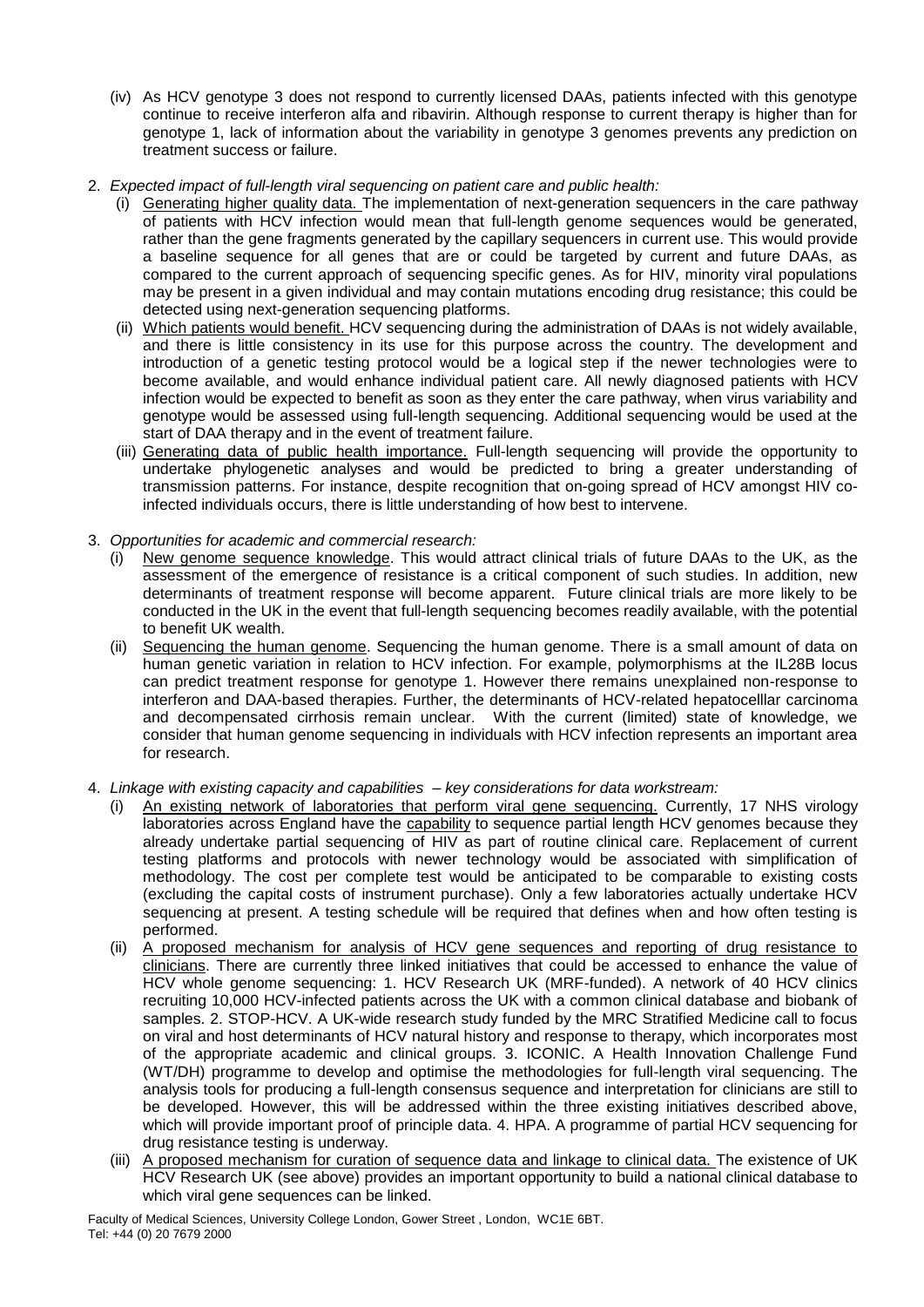- (iv) Validation of the phenotypic effect of novel gene mutations. The detection of a new mutation does not necessarily mean that this is associated with resistance, and requires validation. A number of research laboratories in the UK have the knowledge, expertise and capacity to undertake drug susceptibility testing using the HCV "replicon" systems, in order to test whether specific mutations do indeed lead to drug resistance.
- 5. *Key considerations for the ethics workstream*:

Many of the same issues relate to HCV as for HIV gene sequencing. There is a far less well-developed patient advocacy environment, although organisations such as the British Liver Trust and the Hepatitis C Trust are actively raising awareness.

- (i) Identification of transmission chains. There is less awareness of the potential use of viral sequences to identify potential donors. Nevertheless, this could happen, and good governance of viral sequence data is essential.
- (ii) Availability of data for new interpretation. People having full-length viral sequencing undertaken will need reassurance that these data will be interrogated should a new viral genetic predictor of, for instance, disease progression, drug toxicities, or drug resistance be identified.

# **JUSTIFICATION FOR INCLUSION OF TUBERCULOSIS**

*1. Burden of disease and existing need for sequencing:* 

- (i) A total of 8,963 cases of tuberculosis were reported in the UK in 2011, a rate of 14.4 cases per 100,000 population. This is an increase on numbers in 2010. The majority of cases were notified from urban settings and affected young adults, notably those from countries with high TB burdens and those with social risk factors for TB. As in previous years, London accounted for the highest proportion of cases in the UK (39%), followed by the West Midlands (11%). Similarly to 2010, 74% of new cases were born outside of the UK and mainly originated from South Asia and sub-Saharan Africa. Rates in the UK born population remained stable at 4.1 per 100,000 population.
- (ii) The number of drug resistant cases continues to rise, with 431 cases (8.4%) resistant to any first line drug in 2011, up from 342 in 2010 – an increase of 26%. The number and proportion of isoniazid resistant and multi-drug resistant (MDR) cases also increased in 2011 (7.6% and 1.6%, respectively). Over the last decade, the proportion of MDR cases has increased from 0.9% in 2000 to 1.6% in 2011. The proportion of cases resistant to any first line drug was higher in those with a previous history of TB compared to those without, and in non-UK born cases compared to UK born. This pattern is similar for MDR cases. Twenty-four extensively drug resistant (XDR) cases have been reported in the UK since 1995, six of these in 2011.
- (iii) Two-thirds of notified cases of tuberculosis are confirmed by growth of the organism from patient samples. Other cases are treated on the basis of clinical history and examination, contact history, imaging and histological findings. Culture confirmation is lower in children, and in cases where the disease is outside the lung and requires a more invasive procedure to obtain samples for culture. The necessary laboratory support for the diagnosis and treatment of individuals with TB includes the assessment of infectivity and culture of samples in local NHS laboratories, followed by identification of *M. tuberculosis*, antimicrobial susceptibility testing and epidemiological typing in Health Protection Agency (HPA) reference laboratories. It typically takes two to three weeks to culture and identify *M. tuberculosis*, and between one to two months to achieve all of these goals, using a range of both traditional culture-based and molecular techniques. The development of molecular tests that simultaneously detect and identify *M. tuberculosis* and provide antimicrobial resistance data have improved the speed but not the sensitivity of TB diagnosis, and only target the most frequent genetic mutation for a limited number of first- and second-line antibiotics. Multidrug resistance and extremely drug resistant strains are uncommon in England but are of great public health importance.
- (iv) Whole genome sequencing is not used in clinical care, and is a research tool at the present time. Its introduction into routine care would revolutionise the way that TB is managed in relation to patient care and public health, and the potential gains are very high. Recently published and current translational research provides confidence of the potential for rapid progress in these areas.
- *2. Expected impact of full-length bacterial sequencing on patient care and public health:*
	- (i) Generating higher quality data*.* The implementation of next-generation sequencers in the care pathway of patients with TB would mean that full-length genome sequences would be generated. This would provide a full repertoire of genes to which the current anti-tuberculosis drugs are directed, and would allow rapid and accurate identification of *M. tuberculosis* and other mycobacterial species. Anticipated necessary genome coverage is 50x, which is easily achievable with current benchtop sequencers that can be used locally, and has been shown to deliver effectively a zero rate of false-positive single nucleotide polymorphism (mutation) calls on bacterial genomes.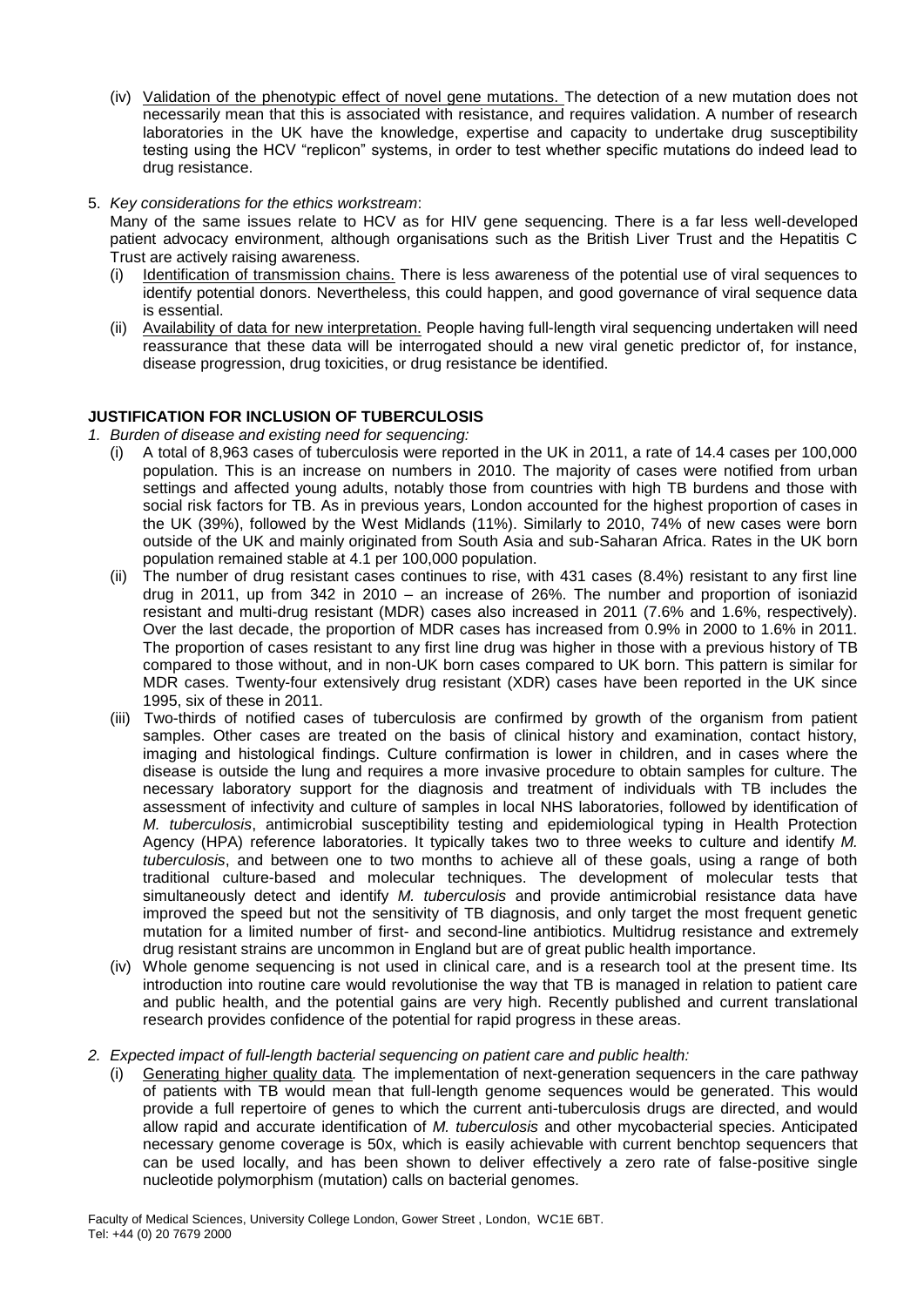- (ii) Which patients would benefit. All newly diagnosed patients with culture-confirmed TB would be expected to benefit as soon as they enter the care pathway. This is tractable, with fewer than 10,000 new cases expected annually. New cases with resistance to one or more standard drugs would have more rapid identification of effective alternative drugs, which could reduce the period of infectivity of the patient, as well as reduce drug toxicity and improve outcomes. Mixed infections with multiple strains of TB will be detected more readily, with the potential to identify drug susceptibility for each strain. Known TB infected patients who required a change of therapy because of treatment failure and persistent culture-positivity would also be investigated using next-generation sequencing platforms, although the number of cases would be considerably lower than new cases (although of major importance, if drug resistance is the basis for treatment failure).
- (iii) Generating data of public health importance. The incidence of tuberculosis is increasing within the UK. Public health control is currently supported by bacterial genotyping to determine whether two or more cases may be related by recent transmission. Since 2010, epidemiological typing has been performed by HPA reference laboratories on the first isolate from each new case of TB using a molecular method termed MIRU-VNTR. This is semi-automated and widely used in Europe and North America. It employs capillary sequencing or dHPLC (denaturing high-performance liquid chromatography). Clinical and public health teams use this information to prioritise the investigation of outbreaks and clusters, both locally and nationally, using a national database linked to the HPA clinical database. The limited resolution of the method may lead to false-positive links between cases, and the directionality and timing of transmission cannot be determined. Genome sequencing has a greater resolution than current typing methods, and will provide the opportunity to undertake phylogenetic analyses which would be predicted to bring a greater understanding of transmission patterns within and beyond England. Improved epidemiological typing could replace the existing methods and would be readily translated through existing public health systems. A number of phylogenetic methods are being developed by several research groups to exploit full-length *M. tuberculosis* sequences to describe the dynamics of spread, and to inform public health control.
- *3. Opportunities for academic and commercial research:*
	- (i) New genome sequence knowledge. Full-length sequencing of *M. tuberculosis* would uncover new determinants of disease pathogenicity and drug susceptibility. This could be of utility to the pharmaceutical industry, with the potential for benefit to UK wealth. Current workflow patterns in which all isolates are referred to HPA reference laboratories provide an unusually robust collection of isolates, carefully linked to strain identity, drug susceptibility, epidemiological and clinical information, and form the basis for a strong national surveillance system.
	- (ii) Sequencing the human genome. Routine clinical TB care does not include host genome testing. We consider this to be a potentially important area of research.
- *4. Linkage with existing capacity and capabilities – key considerations for data workstream:* 
	- (i) Mycobacterium Reference Laboratories. There are three TB reference laboratories in England (Newcastle, Birmingham and London), serving relevant geographical areas in the North, Midlands and South. These provide a major role in TB diagnosis, undertake tests to confirm the identity of suspected *M. tuberculosis,* perform drug susceptibility testing and undertake epidemiological typing by 24 locus MIRU-VNTR. All of the information reported to NHS service users contributes invaluable data to national surveillance. Analysis of clusters is carried out locally and nationally, and links typing data with clinical and risk factor information. Whole genome sequencing is not part of routine testing, and is currently a research tool only. A project in Oxford and Birmingham to implement TB (microbial) whole genome sequencing for individual patient care, local outbreak recognition and national surveillance, funded by the DH/Wellcome Trust Health Innovation Challenge Fund is one of several projects that will address this. Sequencing of *M. tuberculosis* and accumulation of bioinformatics expertise is also being performed in Cambridge (Wellcome Trust Sanger Institute).
	- (ii) Laboratories with the capability to perform *M. tuberculosis* whole genome sequencing. Although the number of laboratories that perform *M. tuberculosis* sequencing is currently very small, any laboratory that has a sequencing platform could undertake this, working with clinical laboratories that culture *M. tuberculosis*. Areas with high incidence of TB are mainly urban settings with access to academic centres or large clinical diagnostic laboratories where both isolation and whole genome sequencing could be carried out, reducing avoidable delays. Sequencing of *M. tuberculosis* could be undertaken within the network of laboratories that currently perform, or will later adopt viral sequencing for HIV/HCV. This would be efficient, and would reduce the turnaround time to *M. tuberculosis* sequence data becoming available. We recommend this devolved model of genome sequencing rather than sole reliance of a small number of reference laboratories, but caution that laboratories carrying out this work accept responsibility for reporting to clinicians, public health networks and local and national surveillance systems, and submission of sequences to relevant repositories. Referral systems must remain in place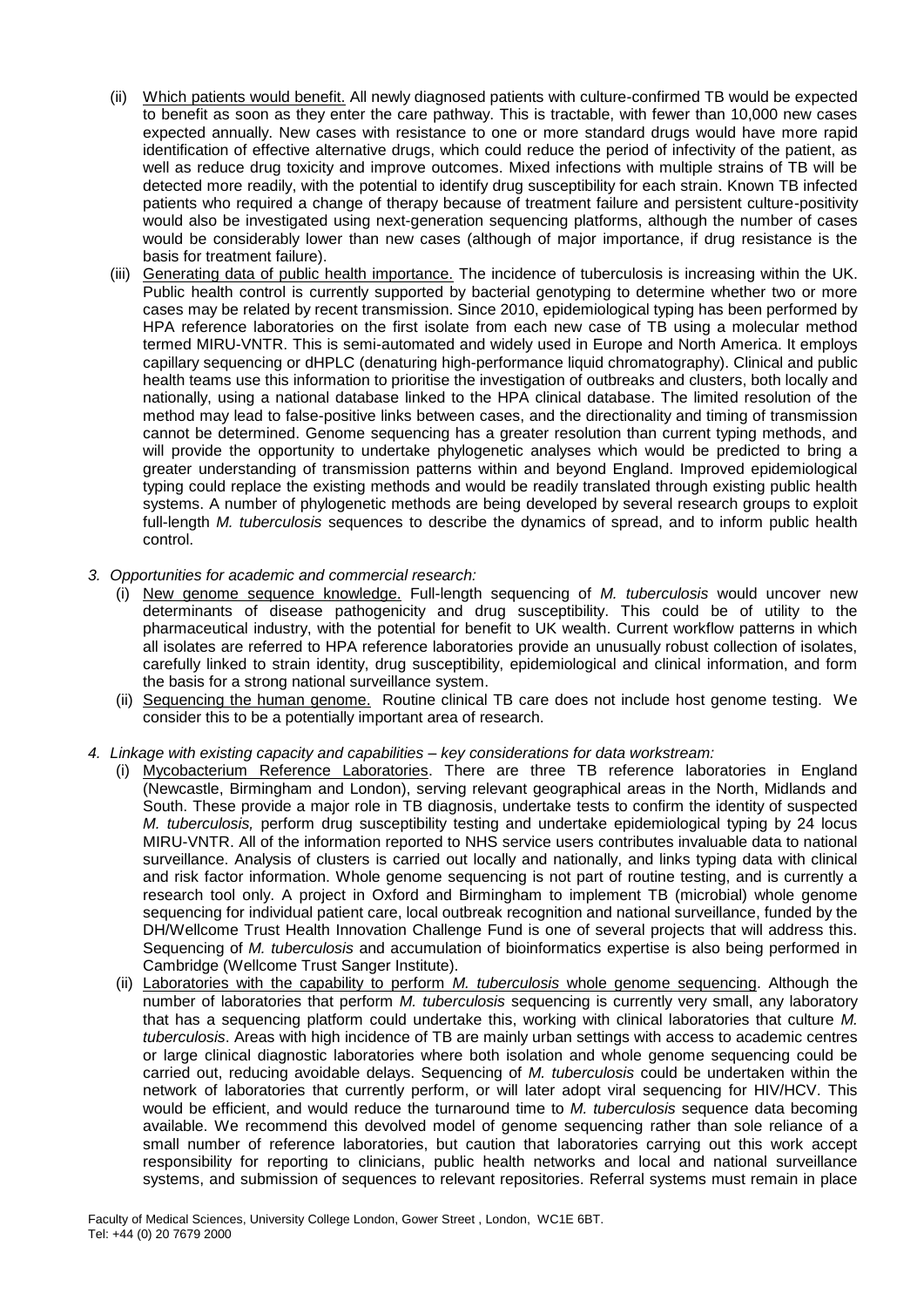for smaller services in low incidence areas, and be kept under review during the reconfiguration that will result from Pathology Modernisation.

- (iii) Genome sequence repository. Several centres have generated *M. tuberculosis* whole genome databases, but these are not shared with the exception of data generated by the Sanger, whose data are placed into a publically accessible short read archive. A single database will be required for national surveillance and control of TB. Deposition of *M. tuberculosis* gene sequence generated for clinical purposes in England by any diagnostic laboratory used by the NHS should be mandatory, and the necessary control should be established to separate clinical and patient identifiable information (which is required for public health management), from sequence data (which could be shared more widely).
- (iv) Analysis of *M. tuberculosis* gene sequence to confirm bacterial identity and predict drug susceptibility. Whole genome sequence could provide an accurate method of bacterial identification, and would obviate the need for alternative identification methods. Some work to validate the process of identification for non-tuberculous *Mycobacterium* species would also be useful for particular groups of vulnerable patients, such as those with cystic fibrosis.
- (v) Molecular tests have been in routine use for several years that detect genetic mutations that are reliably associated with resistance. This forms the basis for a catalogue of gene mutations that could be detected by whole genome sequencing to predict phenotypic resistance. For several drugs, testing remains reliant on phenotypic susceptibility testing which, because of the slow growth of *M. tuberculosis,* take weeks or months to complete. Phenotypic tests are performed when there is a poor understanding of the genetic basis of resistance. There will be a continued need to validate the phenotypic effect of novel gene mutations. Furthermore, it will be more straightforward in the early days of using genome sequencing to be confident of resistance based on the presence of a known gene mutation, than susceptibility in the absence of known mutations. This is because resistance mechanisms may be highly complex and involve more than one gene. Overall, whole genome sequencing could potentially simplify current testing protocols, and would be predicted to be cost saving – especially as the phenotypic relevance of gene mutations is specifically evaluated and collated. We recommend that phenotypic testing, including susceptibility testing, remain within the reference laboratory system to maintain expertise. However, there should be sufficient flexibility in the system for new research findings described by any researcher to be examined, and added to the catalogue of known resistance mechanisms if verified. The detection of mutations associated with known resistance will require automation through the development of new bioinformatics tools. We recommend that these be available to all laboratories that deposit whole genome sequence data into the national database, since this will allow any laboratory to interpret their sequence data in relation to known resistance mutations.
- (vi) Analysis of *M. tuberculosis* gene sequence to investigate source of origin and outbreaks. The first isolate from all new cases of TB diagnosed in England should undergo whole genome sequencing. This will replace the current genotyping method (VIRU-VNTR), which is less discriminatory. Using the database discussed above, each new isolate would be compared against the database to define the phylogenetic clade with which it clusters, which often provides information on the likely geographic origin of the source strain. *M. tuberculosis* isolates obtained during the course of an outbreak investigation would be compared with each other and with the database to assess whether recent transmission has occurred. The accuracy of whole genome sequence to predict or refute *M. tuberculosis* transmission is under evaluation by several research groups, and scrutiny of the published data will be required before genome analysis can be performed in routine clinical practice. Subsequent validation of its accuracy will be an important objective during the early phases of clinical use. As far as we are aware, there is no software available to undertake this analysis in an automated fashion, and analysis currently relies on an experienced bioinformatician. It will be essential to develop an automated interpretation pipeline that generates meaningful output to healthcare workers and is readily accessible to the NHS.
- (vii) Linkage between genome sequence and clinical data. The current mechanism within the HPA to link, at the national level, clinical, epidemiological and molecular typing by 24 Locus MIRU VNTR could be adapted to the use of whole genome sequence data for TB. We recommend that this be developed, and that this function be aligned with the genome repository function.
- *5. Key considerations for the ethics workstream*:
	- (i) Identification of transmission events. When a new case of TB is diagnosed in the UK, it is standard practice to investigate whether an infected source can be identified, and whether other contacts from the household, workplace or other shared areas have also been affected. Although the availability of whole genome sequence data will increase the genetic discrimination between strains of *M. tuberculosis* and thereby increase the accuracy with which transmission events can be defined, the standard process of outbreak investigation is unlikely to change. The accurate interpretation of sequence data will depend on careful consideration of the epidemiological information, but decisions on whether to extend investigations can be prioritised by improved understanding of the speed and extent of transmission. An important point for consideration is the management and sharing of patient identifiable data, clinical details and contact details, which will need to be linked to genomic data for maximum public health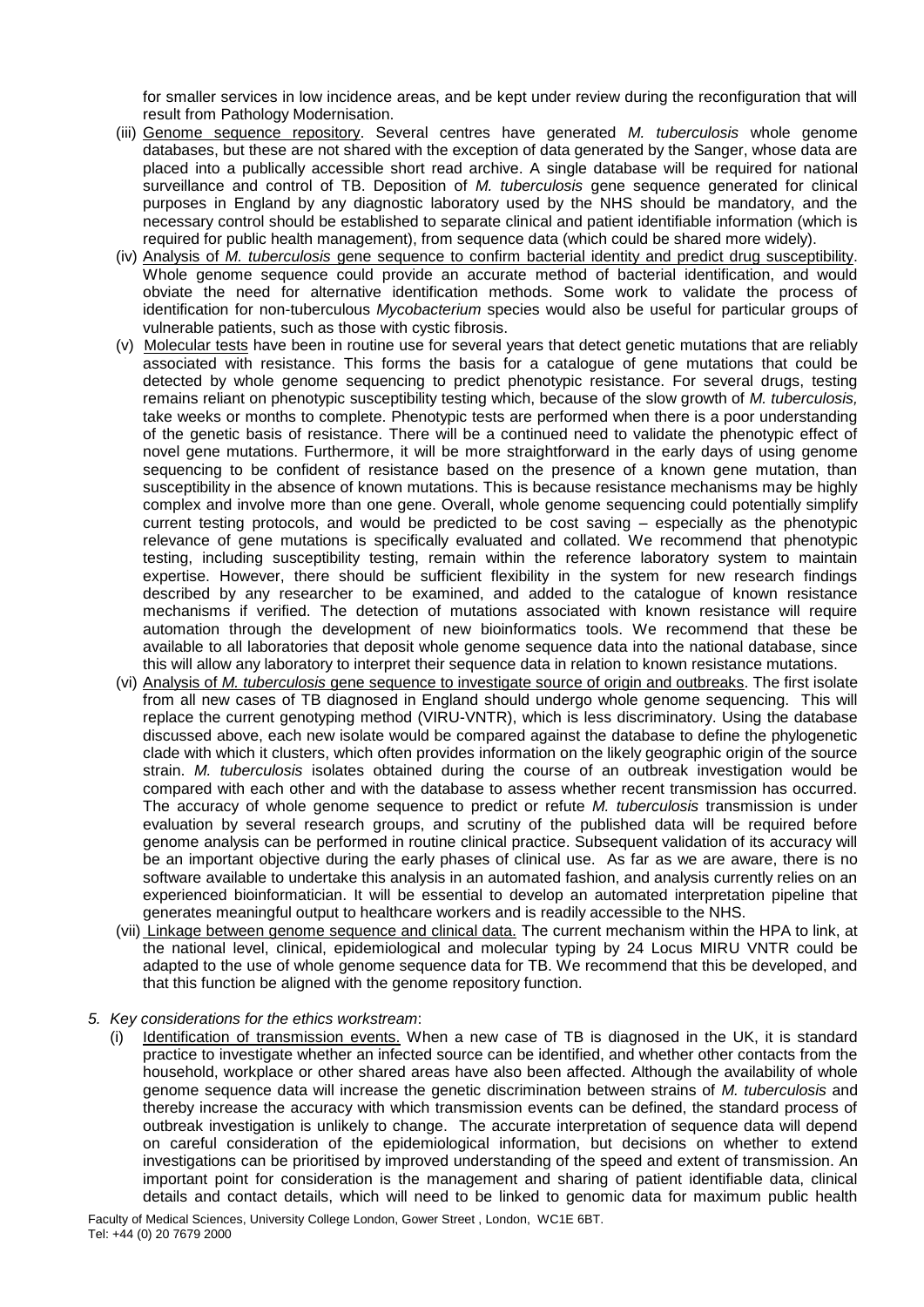benefit. Currently, this information is held by the HPA who generate all of the typing information and perform cluster analyses, working with clinical colleagues who manage the patients. If genomic data becomes generated by a much wider network of laboratories and the genomic database is shared more widely, the information governance for data flows will need to be carefully considered.